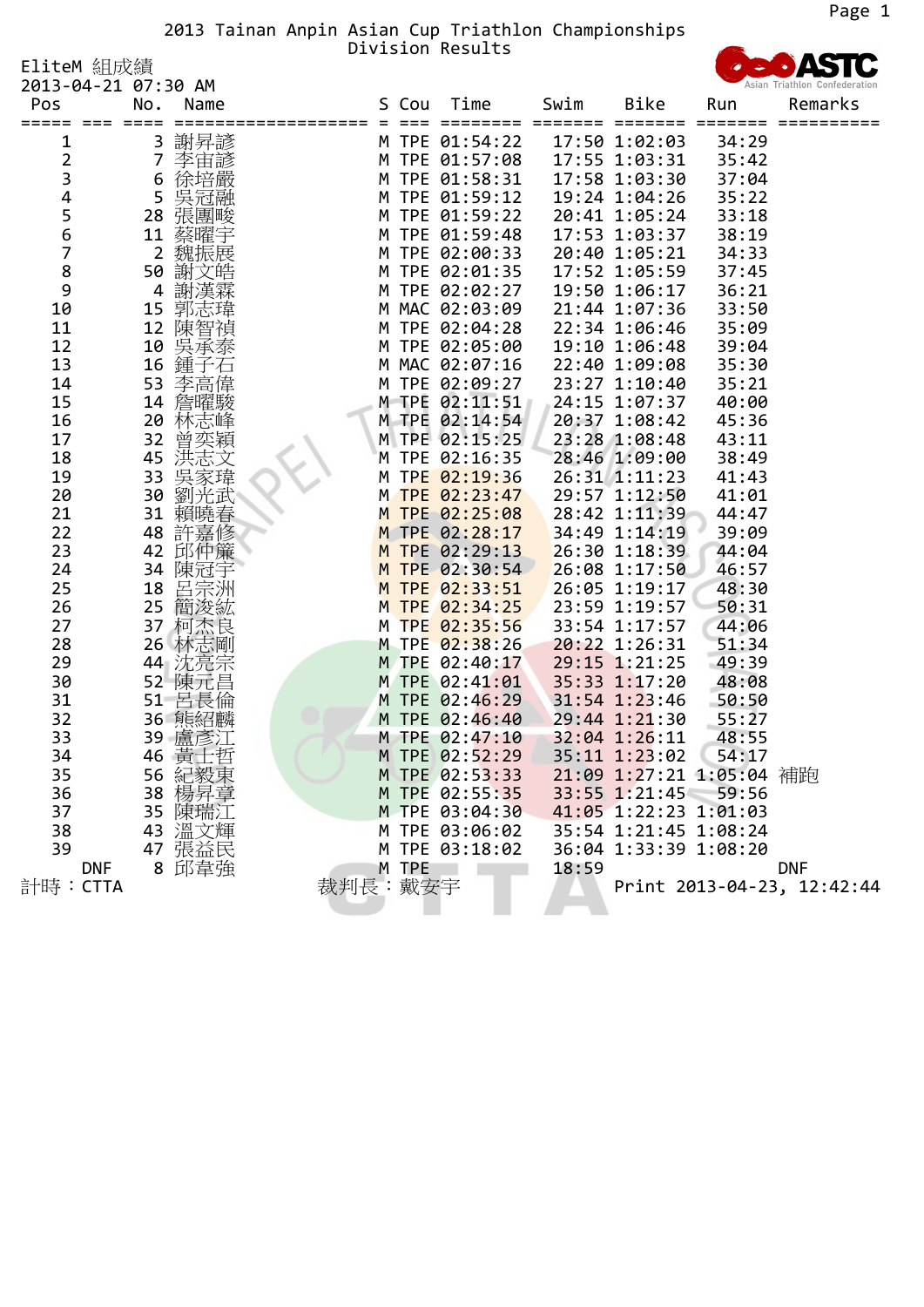| LIITET &HLD火&貝<br>2013-04-21 07:30 AM |     |        |      |       |                  |       |               |       |                            |
|---------------------------------------|-----|--------|------|-------|------------------|-------|---------------|-------|----------------------------|
| <b>Pos</b>                            | No. | Name   |      | S Cou | Time             | Swim  | <b>Bike</b>   | Run   | Remarks                    |
|                                       |     |        |      |       |                  |       |               |       |                            |
|                                       | 77  | 張嘉家    |      |       | F TPE 02:06:59   |       | 18:51 1:08:05 | 40:03 |                            |
|                                       | 78  | 謝伯韶    |      |       | F TPE 02:11:57   |       | 22:26 1:10:34 | 38:58 |                            |
|                                       | 72  | 汪旖文    |      |       | F TPE 02:17:09   |       | 23:08 1:12:33 | 41:28 |                            |
| 4                                     | 73  | 柳怡卉    |      |       | F TPE 02:17:52   |       | 21:06 1:14:21 | 42:27 |                            |
|                                       | 74  | 簡微禎    |      |       | F TPE 02:21:29   |       | 22:19 1:13:17 | 45:55 |                            |
| 6                                     | 75  | 都郁婷    |      |       | F TPE 02:31:26   |       | 22:23 1:13:12 | 55:52 |                            |
|                                       | 79  | 黃佳君    |      |       | F TPE $02:34:14$ |       | 28:12 1:16:05 | 49:58 |                            |
| 8                                     | 80  | 吳庭馨    |      |       | F TPE $02:48:24$ |       | 22:23 1:27:02 | 59:00 |                            |
| <b>DNF</b>                            | 71  | 張蘿苡    |      | F TPE |                  |       | 21:53 1:13:26 |       | <b>RUN DNF</b>             |
| <b>DNF</b>                            | 81  | 謝旻雅    |      | F TPE |                  | 21:55 |               |       | <b>DNF</b>                 |
| <b>DNF</b>                            |     | 76 林昱綺 |      | F TPE |                  | 28:13 |               |       | <b>BIKE DNF</b>            |
| 計時<br><b>CTTA</b>                     |     |        | 裁判長: | 戴安宇   |                  |       |               |       | Print 2013-04-23, 12:42:44 |

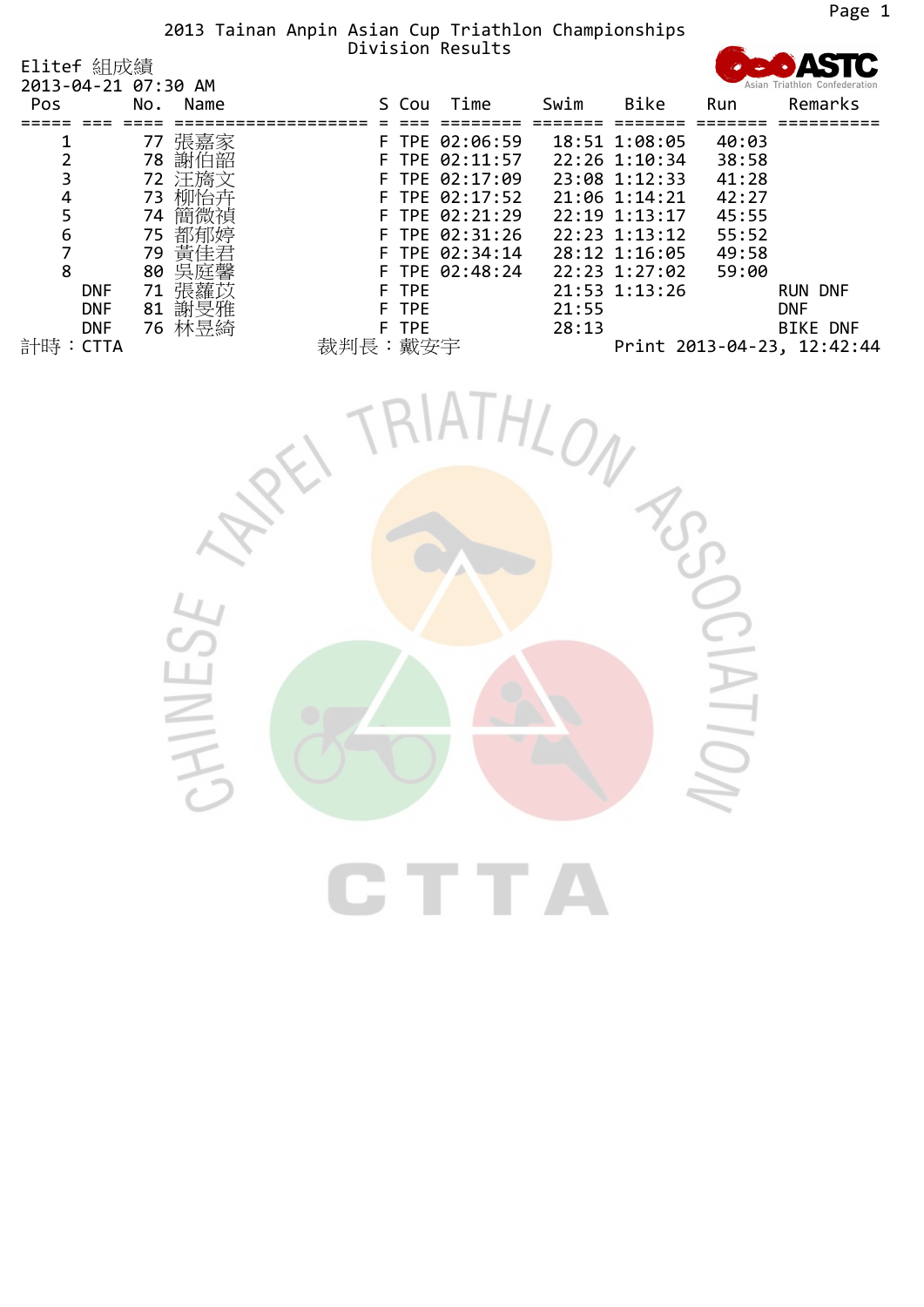DIVISION RESULTS: 全程標準三項

| 2013-04-21 07:30 AM<br>Div/Tot | Div | No. | Name         |                                          | Team                     |  | Rank Time       | Swim | Bike                  | Run                                             | Asian Triathlon Confederation<br>Remarks |
|--------------------------------|-----|-----|--------------|------------------------------------------|--------------------------|--|-----------------|------|-----------------------|-------------------------------------------------|------------------------------------------|
| 1/6                            |     |     | M65 1207 張邦文 |                                          | ===============<br>浩捍鐵人隊 |  | 236 2:42:07     |      | 31:35 1:20:26         | -------- ------- ------- ------- -----<br>50:07 |                                          |
| 2/6                            |     |     | M65 1208 陳枝瑞 |                                          |                          |  | 294 2:46:03     |      | 35:13 1:21:29         | 49:23                                           |                                          |
| 3/6                            |     |     | M65 1206 李澄泉 |                                          |                          |  | 343 2:49:08     |      | 36:37 1:22:57         | 49:35                                           |                                          |
| 4/6                            |     |     | M65 1211 高金銘 |                                          | 釋迦太郎                     |  | 604 3:05:14     |      | 43:11 1:25:56         | 56:08                                           |                                          |
| 5/6                            |     |     | M65 1209 陳永和 |                                          |                          |  | 913 3:34:50     |      | 41:38 1:42:22 1:10:51 |                                                 |                                          |
| 6/6                            |     |     | M65 1210 曾俊隆 |                                          | 大甲區鐵人三項委員會               |  | 950 3:40:57     |      | 36:16 1:39:39 1:25:03 |                                                 |                                          |
| 1/18                           |     |     | M60 1183 鄭榮坡 |                                          | 三芝區體育會鐵人三項委員會            |  | 132 2:30:09     |      | 26:00 1:16:17         | 47:54                                           |                                          |
| 2/18                           |     |     | M60 1186 黄英俊 |                                          |                          |  | 162 2:33:53     |      | 28:54 1:17:51         | 47:09                                           |                                          |
| 3/18                           |     |     | M60 1181 廖協發 |                                          | 台灣大腳丫長跑協會                |  | $215$ $2:40:12$ |      | 32:17 1:17:08         | 50:48                                           |                                          |
| 4/18                           |     |     | M60 1196 楊安新 |                                          |                          |  | 327 2:48:32     |      | 31:19 1:26:46         | 50:28                                           |                                          |
| 5/18                           |     |     | M60 1188 劉宗雄 |                                          | 崑山鐵馬隊                    |  | 329 2:48:42     |      | 28:33 1:28:06         | 52:04                                           |                                          |
| 6/18                           |     |     | M60 1182 許銘福 |                                          | 台寶針織                     |  | 336 2:49:00     |      | 31:36 1:24:32         | 52:53                                           |                                          |
| 7/18                           |     |     | M60 1192 魏永清 |                                          | 高雄鐵人                     |  | 366 2:50:49     |      | 32:13 1:29:51         | 48:46                                           |                                          |
| 8/18                           |     |     | M60 1197 陳信章 |                                          | 三重區體育會鐵人三項委員             |  | 368 2:50:59     |      | 36:18 1:23:07         | 51:35                                           |                                          |
| 9/18                           |     |     | M60 1193 章哲仁 |                                          | 高雄鐵人                     |  | 377 2:51:25     |      | 32:22 1:24:19         | 54:45                                           |                                          |
| 10/18                          |     |     | M60 1194 鍾文清 |                                          | 洪雅原素                     |  | 439 2:55:39     |      | 32:47 1:27:50         | 55:03                                           |                                          |
| 11/18                          |     |     | M60 1195 顏錫雄 |                                          | 洪雅原素                     |  | 476 2:57:39     |      | 35:11 1:32:23         | 50:05                                           |                                          |
| 12/18                          |     |     | M60 1190 林永福 |                                          | 維新鐵人車隊                   |  | 494 2:58:58     |      | 30:30 1:26:29 1:02:00 |                                                 |                                          |
| 13/18                          |     |     | M60 1199 黃錦昇 |                                          |                          |  | 648 3:08:09     |      | 35:52 1:34:21         | 57:58                                           |                                          |
| 14/18                          |     |     | M60 1187 蕭福德 |                                          | 大港長跑隊                    |  | 712 3:14:00     |      | 39:01 1:33:53 1:01:08 |                                                 |                                          |
| 15/18                          |     |     | M60 1198 廖啟仁 |                                          | 三重區體育會鐵人三項委員             |  | 819 3:23:05     |      | 30:13 1:39:44 1:13:09 |                                                 |                                          |
| 16/18                          |     |     | M60 1184 唐嵩濤 |                                          |                          |  | 918 3:35:37     |      | 36:40 1:51:09 1:07:48 |                                                 |                                          |
| 17/18                          |     |     | M60 1191 吳昭德 |                                          | 維新鐵人車隊                   |  | 925 3:36:36     |      | 43:45 1:33:11 1:19:40 |                                                 |                                          |
| 18/18                          |     |     | M60 1185 劉敏宏 |                                          | 兩隻老虎                     |  | 983 3:50:29     |      | 52:44 1:54:34 1:03:12 |                                                 |                                          |
| 1/43                           |     |     | M55 1136 童清金 |                                          | 浩捍鐵人隊                    |  | 86 2:24:57      |      | 25:48 1:14:40         | 44:30                                           |                                          |
| 2/43                           |     |     | M55 1156 施克潭 |                                          | 台灣大腳丫長跑協會                |  | 91 2:25:21      |      | 25:49 1:15:39         | 43:55                                           |                                          |
| 3/43                           |     |     | M55 1149 陳裕成 |                                          | 崑山鐵馬隊                    |  | 124 2:29:26     |      | 26:24 1:14:33         | 48:30                                           |                                          |
| 4/43                           |     |     | M55 1163 王健裕 |                                          | 悍將鐵人                     |  | 137 2:30:29     |      | 27:36 1:18:45         | 44:09                                           |                                          |
| 5/43                           |     |     | M55 1162 張林行 |                                          | 悍將鐵人                     |  | 158 2:33:31     |      | 25:38 1:17:14         | 50:40                                           |                                          |
| 6/43                           |     |     | M55 1151 陳仁綱 |                                          | 跨日鐵人                     |  | 164 2:34:00     |      | 28:58 1:19:00         | 46:02                                           |                                          |
| 7/43                           |     |     | M55 1145 陳守時 |                                          | 大港長跑隊                    |  | 177 2:35:29     |      | 31:14 1:18:35         | 45:41                                           |                                          |
| 8/43                           |     |     | M55 1176 黃澤銘 |                                          | 台南鐵人隊                    |  | 208 2:39:33     |      | 30:16 1:19:32         | 49:47                                           |                                          |
| 9/43                           |     |     | M55 1170 陳立學 |                                          | 三重區體育會鐵人三項委員             |  | 221 2:40:34     |      | 26:23 1:20:43         | 53:29                                           |                                          |
|                                |     |     |              | 計時: Chinese Taipei Triathlon Association | 裁判長:戴安宇                  |  |                 |      |                       |                                                 | Print 2013-05-03, 18:51:12               |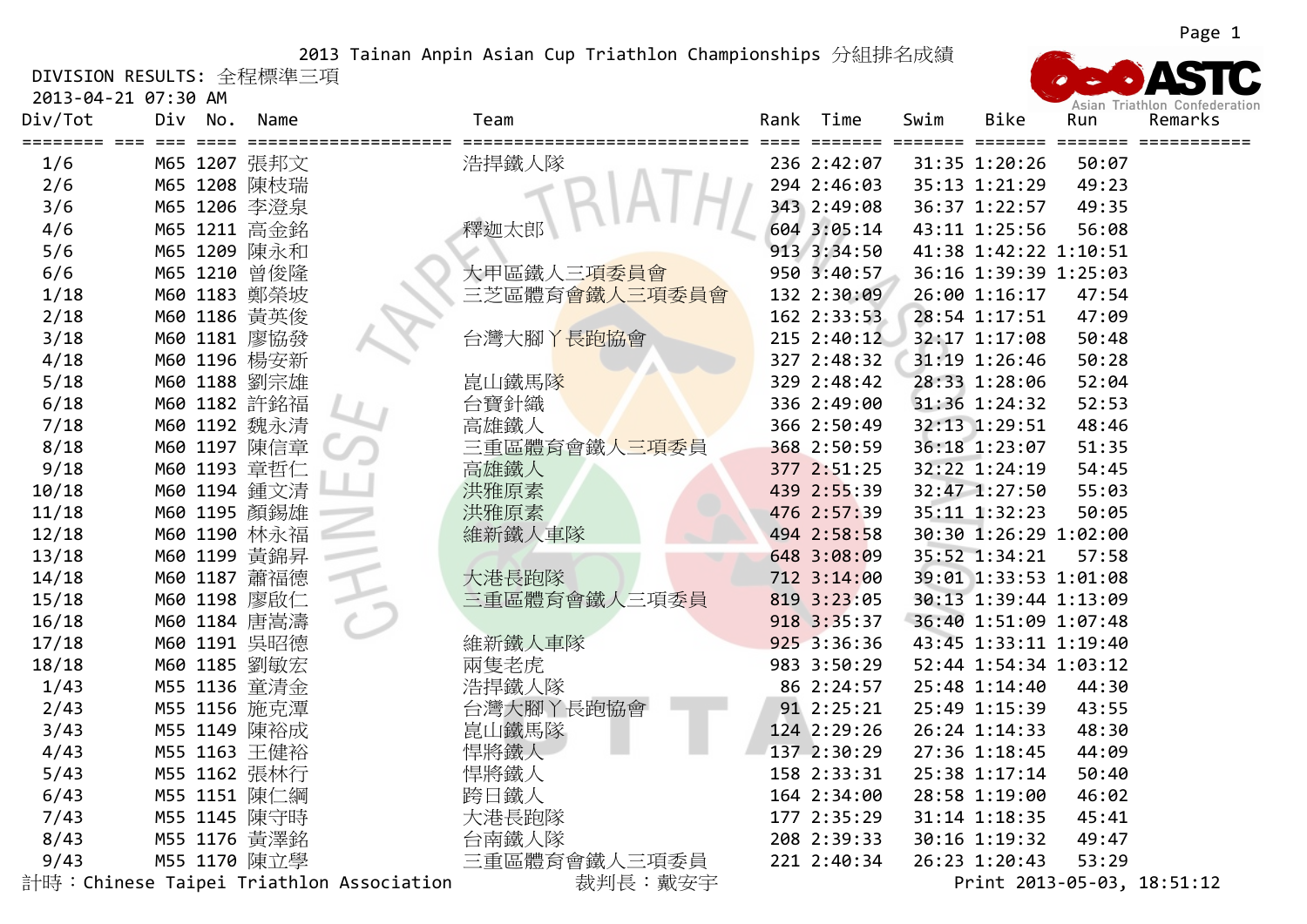DIVISION RESULTS: 全程標準三項

2013‐04‐21 07:30 AM



Asian Triathlon Confederation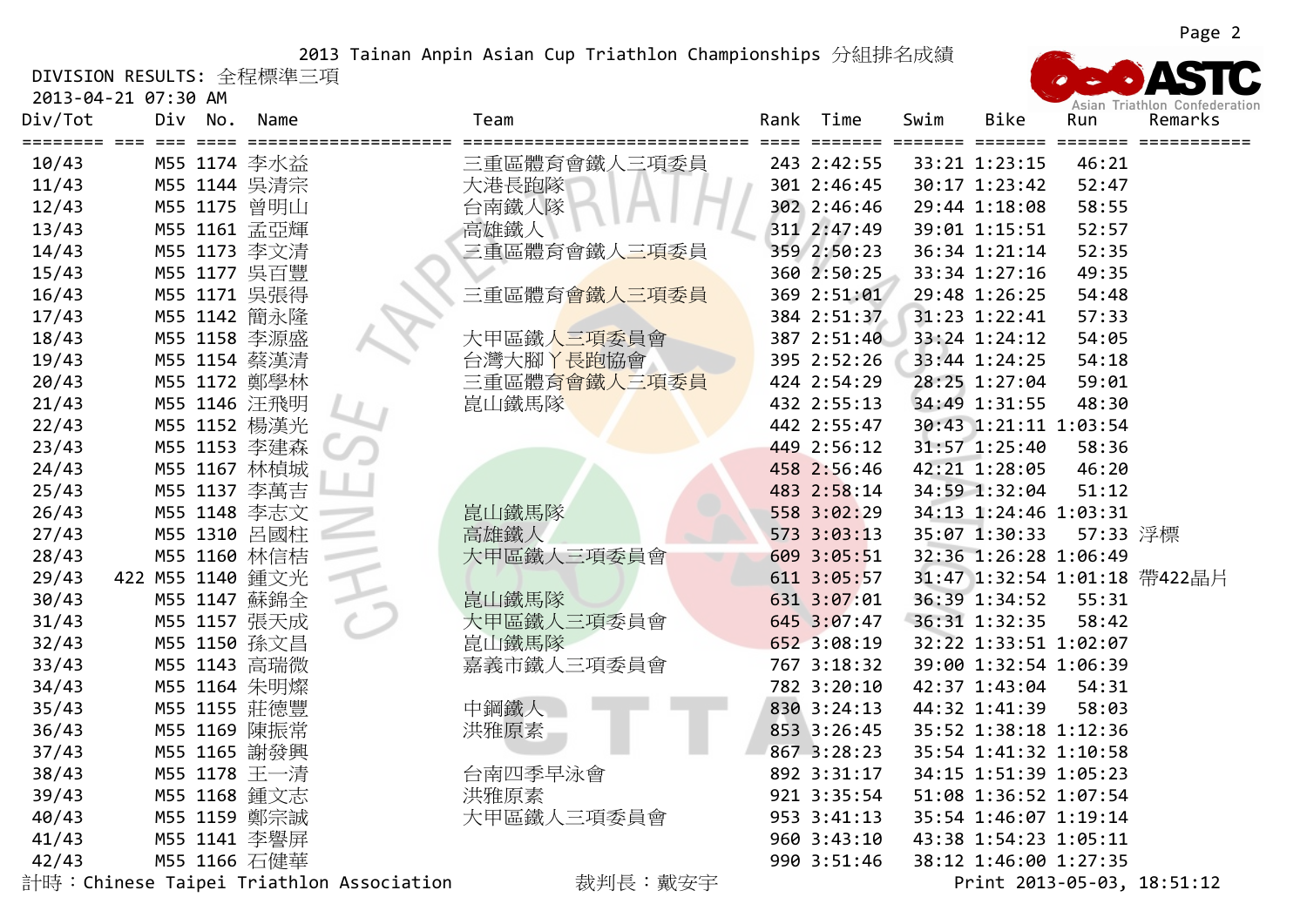DIVISION RESULTS: 全程標準三項

2013‐04‐21 07:30 AM



Page 3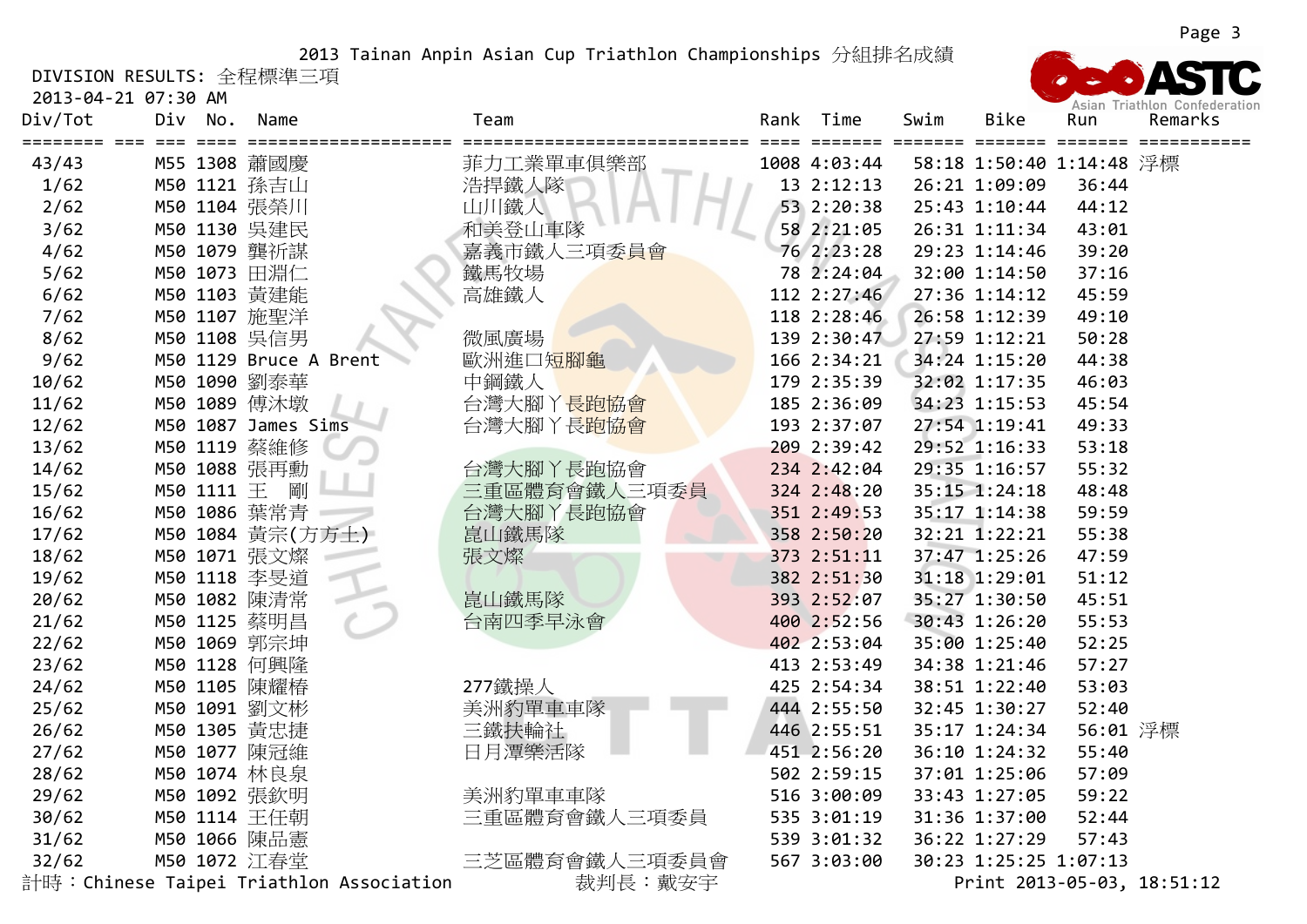DIVISION RESULTS: 全程標準三項

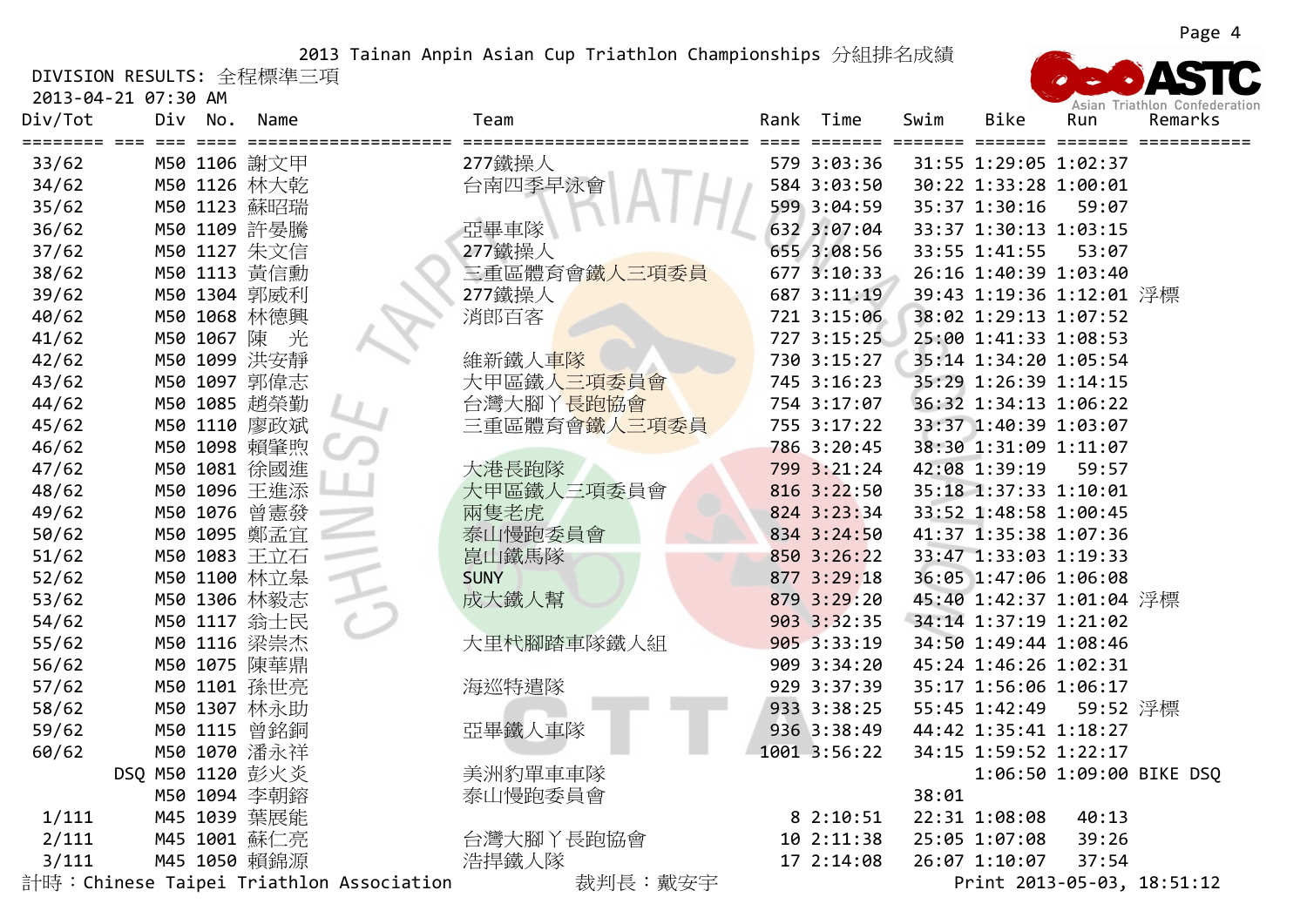DIVISION RESULTS: 全程標準三項

2013‐04‐21 07:30 AM

| Div/Tot | <b>Z013-04-ZI 07:30 AM</b><br>Div | No. | Name                 |                                          | Team          | Rank | Time        | Swim | Bike          | Run   | Asian Triathlon Confederation<br>Remarks |
|---------|-----------------------------------|-----|----------------------|------------------------------------------|---------------|------|-------------|------|---------------|-------|------------------------------------------|
| 4/111   | M45                               |     | 997 陳木杉              |                                          | 后里鐵人家族        |      | 32 2:17:03  |      | 27:53 1:10:32 | 38:39 |                                          |
| 5/111   | M45                               |     | 968 林文國              |                                          | 鐵馬牧場          |      | 37 2:18:14  |      | 24:06 1:14:01 | 40:08 |                                          |
| 6/111   | M45                               |     | 1005 簡芳省             |                                          | 南投鐵人          |      | 43 2:18:46  |      | 23:28 1:11:24 | 43:55 |                                          |
| 7/111   | M45                               |     | 958 葉天景              |                                          |               |      | 74 2:23:20  |      | 23:40 1:12:10 | 47:31 |                                          |
| 8/111   | M45                               |     | 961 華清龍              |                                          | 三芝區體育會鐵人三項委員會 |      | 79 2:24:09  |      | 27:53 1:12:12 | 44:05 |                                          |
| 9/111   |                                   |     | M45 1048 王全吉         |                                          |               |      | 88 2:25:05  |      | 26:51 1:11:45 | 46:30 |                                          |
| 10/111  |                                   |     | M45 1006 余清龍         |                                          | 南投鐵人          |      | 104 2:27:05 |      | 30:29 1:14:38 | 41:59 |                                          |
| 11/111  |                                   |     | M45 1000 許仕全         |                                          | 泰山慢跑委員會       |      | 114 2:27:50 |      | 28:08 1:13:20 | 46:22 |                                          |
| 12/111  | M45                               |     | 27 陳曜麒               |                                          |               |      | 116 2:28:26 |      | 29:01 1:15:55 | 43:30 |                                          |
| 13/111  |                                   |     | M45 1041 許適文         |                                          | 台南鐵人隊         |      | 117 2:28:43 |      | 30:08 1:15:05 | 43:31 |                                          |
| 14/111  |                                   |     | M45 1030 游泰瑜         |                                          | 悍將鐵人          |      | 121 2:29:19 |      | 27:52 1:15:28 | 46:00 |                                          |
| 15/111  | M45                               |     | 960 王金川              |                                          | 三芝區體育會鐵人三項委員會 |      | 122 2:29:21 |      | 32:30 1:11:42 | 45:10 |                                          |
| 16/111  | M45                               |     | 963 鐘志賢              |                                          | 三芝區體育會鐵人三項委員會 |      | 153 2:33:14 |      | 28:28 1:18:26 | 46:22 |                                          |
| 17/111  | M45                               | 969 | 羅兆財                  |                                          | 鐵馬牧場          |      | 154 2:33:16 |      | 35:07 1:16:51 | 41:19 |                                          |
| 18/111  | M45                               |     | 1002 廖榮緯             |                                          | 台灣大腳丫長跑協會     |      | 159 2:33:38 |      | 33:09 1:14:21 | 46:09 |                                          |
| 19/111  | M45                               |     | 993 楊榮瑞              |                                          | 台灣大腳丫長跑協會     |      | 169 2:34:41 |      | 33:00 1:16:33 | 45:09 |                                          |
| 20/111  | M45                               |     | 983 郭昆璘              |                                          | 大港長跑隊         |      | 178 2:35:31 |      | 28:45 1:16:08 | 50:39 |                                          |
| 21/111  | M45                               |     | 975 游世勤              |                                          | 天歆隊           |      | 181 2:35:41 |      | 34:28 1:17:11 | 44:03 |                                          |
| 22/111  | M45                               |     | 996 張欽池              |                                          | 美洲豹單車車隊       |      | 187 2:36:12 |      | 28:38 1:16:36 | 50:59 |                                          |
| 23/111  |                                   |     | M45 1059 於宏宇         |                                          |               |      | 189 2:36:16 |      | 25:59 1:20:20 | 49:58 |                                          |
| 24/111  | M45                               |     | 967 劉相賢              |                                          | 鐵馬牧場          |      | 197 2:38:14 |      | 27:00 1:18:03 | 53:12 |                                          |
| 25/111  |                                   |     | M45 1024 彭汝昌         |                                          | 高雄鐵人          |      | 222 2:40:47 |      | 33:03 1:16:50 | 50:56 |                                          |
| 26/111  |                                   |     | M45 1032 侯明利         |                                          | 山港鐵人隊         |      | 224 2:41:01 |      | 31:26 1:22:20 | 47:16 |                                          |
| 27/111  | M45                               |     | 976 官瑞庭              |                                          | 嘉義市鐵人三項委員會    |      | 227 2:41:18 |      | 26:52 1:21:17 | 53:09 |                                          |
| 28/111  |                                   |     | M45 1045 曹世鉻         |                                          |               |      | 233 2:42:01 |      | 34:44 1:21:01 | 46:18 |                                          |
| 29/111  | M45                               |     | 995 劉海森              |                                          | 美洲豹單車車隊       |      | 235 2:42:04 |      | 30:01 1:18:28 | 53:35 |                                          |
| 30/111  |                                   |     | M45 1007 鄒明吉         |                                          | 南投鐵人          |      | 267 2:44:48 |      | 34:00 1:24:14 | 46:35 |                                          |
| 31/111  |                                   |     | M45 1023 顏郁山         |                                          | 高雄鐵人          |      | 280 2:45:30 |      | 35:51 1:18:06 | 51:33 |                                          |
| 32/111  |                                   |     | M45 1008 簡瑞平         |                                          | 南投鐵人          |      | 290 2:45:49 |      | 29:49 1:21:10 | 54:52 |                                          |
| 33/111  | M45                               |     | 998 吳嘉壽              |                                          | 后里鐵人家族        |      | 300 2:46:44 |      | 30:43 1:23:01 | 53:01 |                                          |
| 34/111  |                                   |     | M45 1056 張連信         |                                          |               |      | 304 2:47:05 |      | 28:48 1:22:10 | 56:08 |                                          |
| 35/111  |                                   |     | M45 1049 Waldo Swart |                                          | 浩捍鐵人隊         |      | 307 2:47:17 |      | 30:25 1:24:00 | 52:53 |                                          |
| 36/111  | M45                               |     | 992 蔡武憲              |                                          | 金太極           |      | 309 2:47:28 |      | 31:41 1:24:50 | 50:58 |                                          |
|         |                                   |     |                      | 計時: Chinese Taipei Triathlon Association | 裁判長:戴安宇       |      |             |      |               |       | Print 2013-05-03, 18:51:12               |

Page 5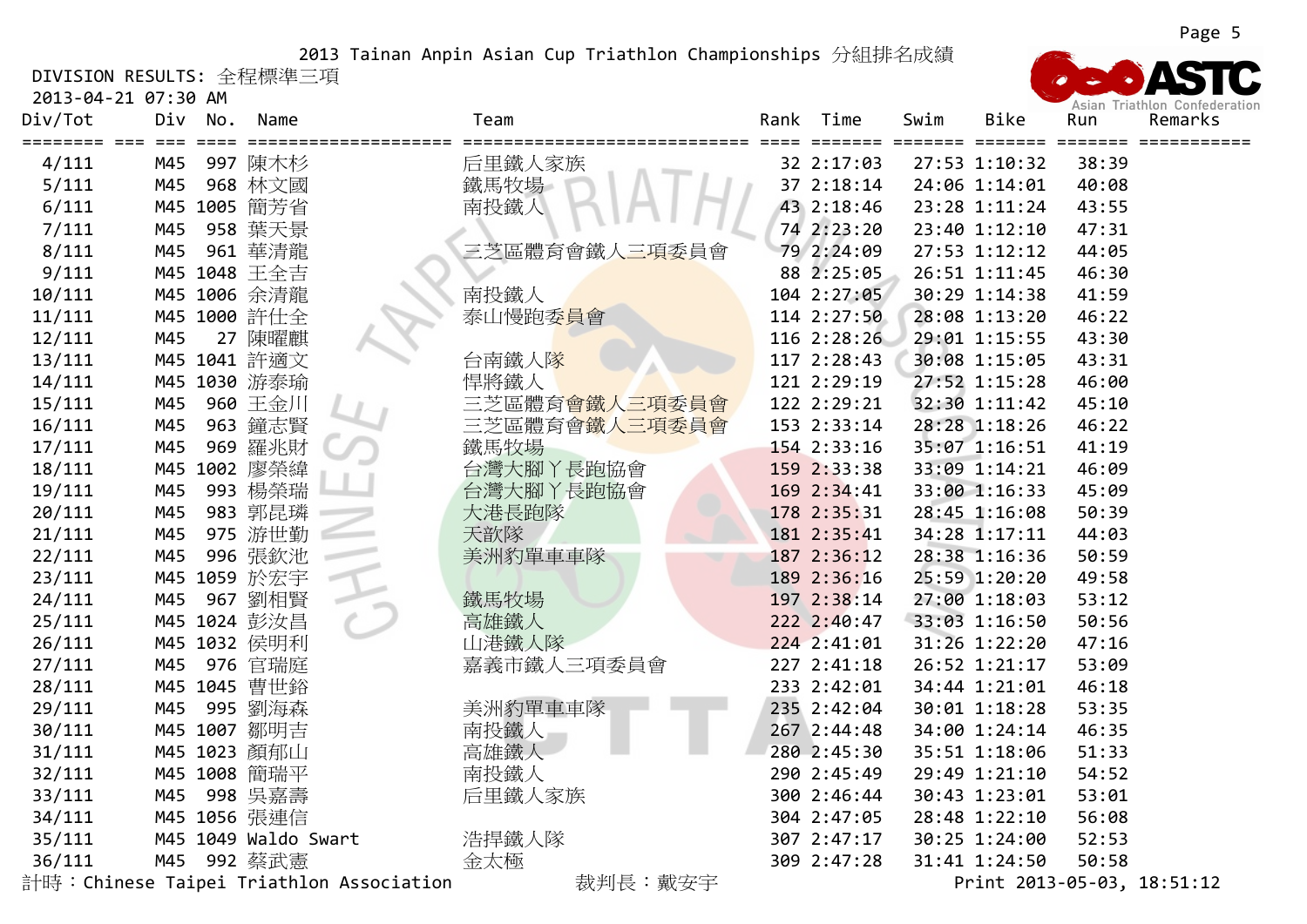DIVISION RESULTS: 全程標準三項

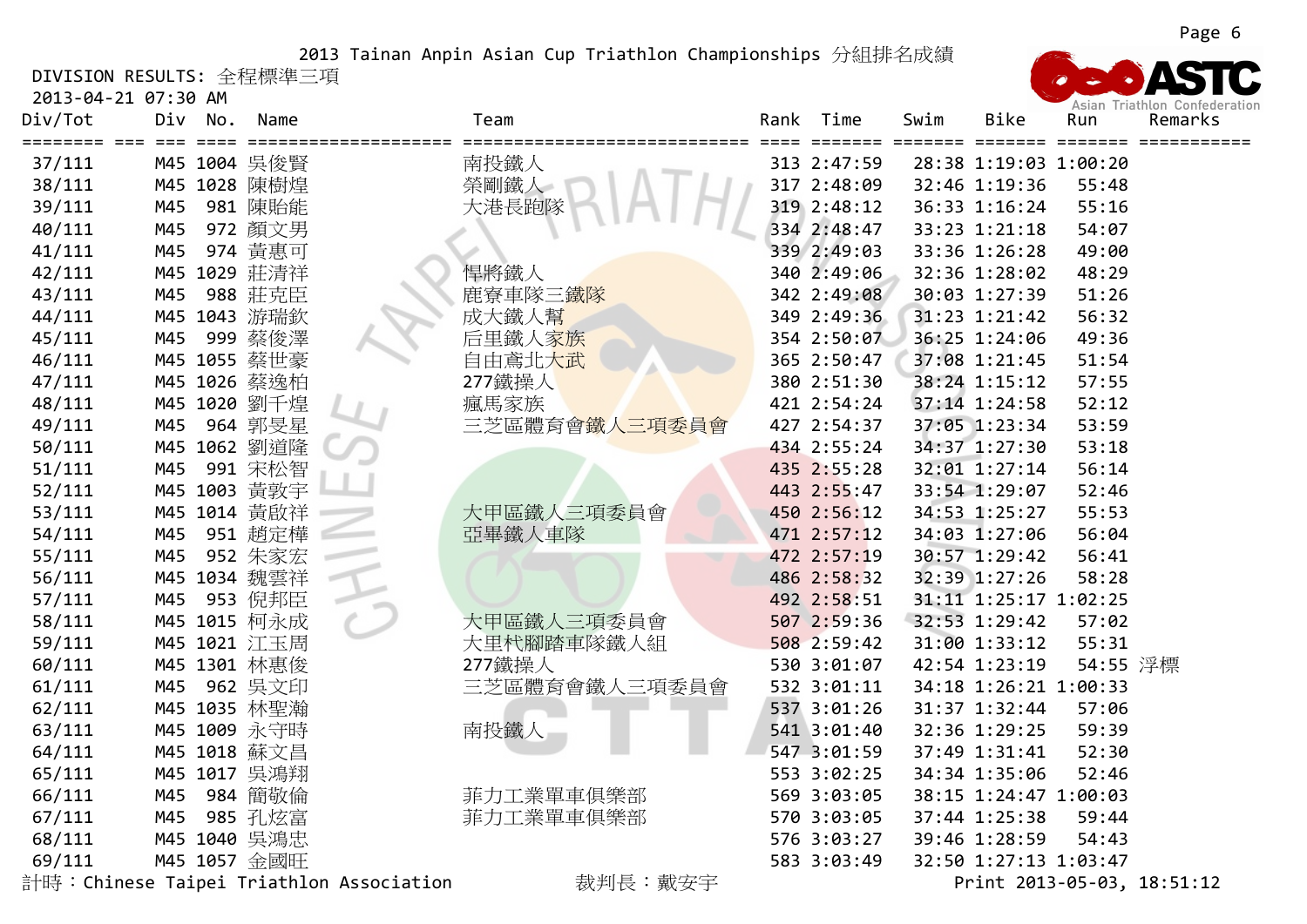DIVISION RESULTS: 全程標準三項

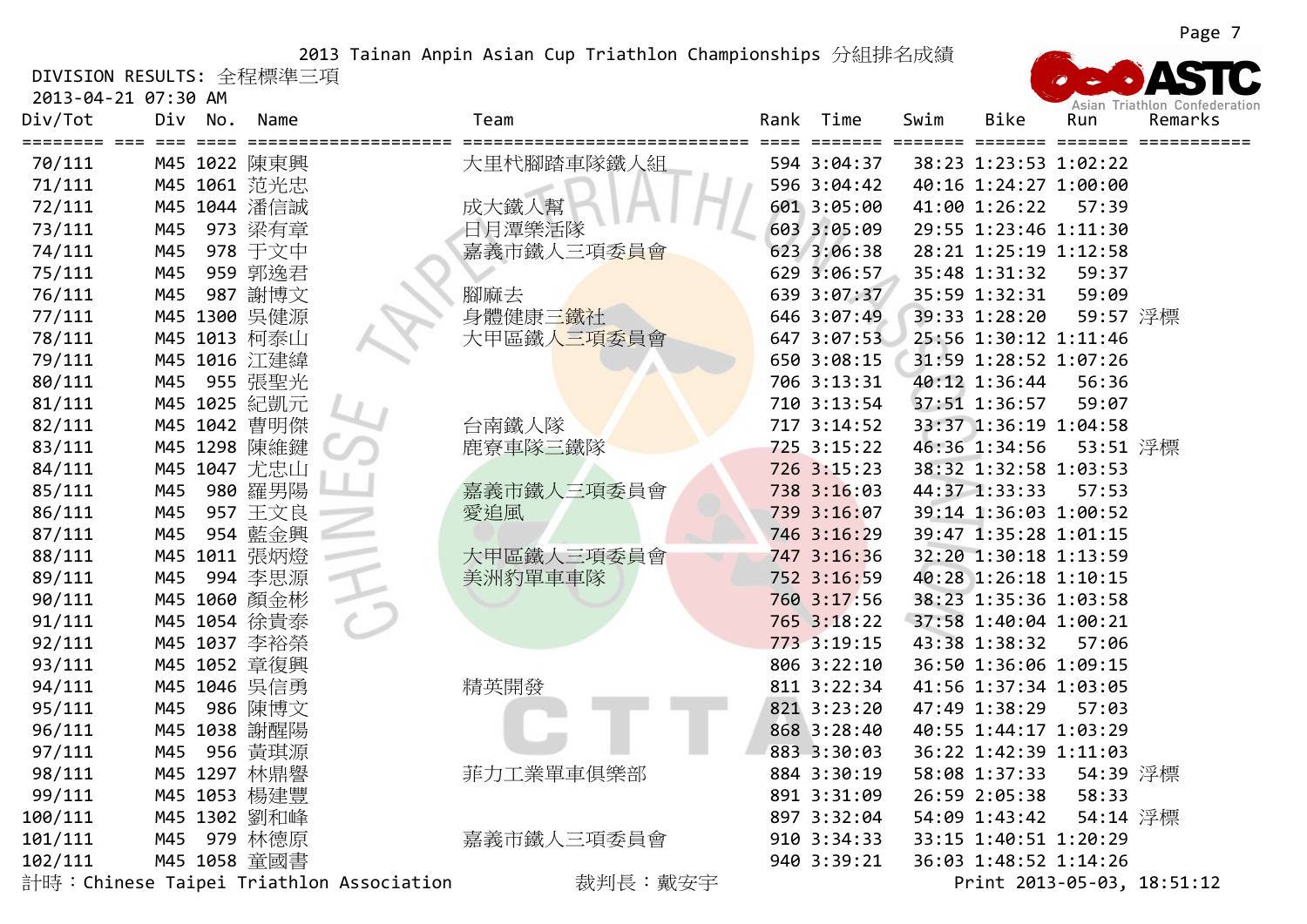DIVISION RESULTS: 全程標準三項

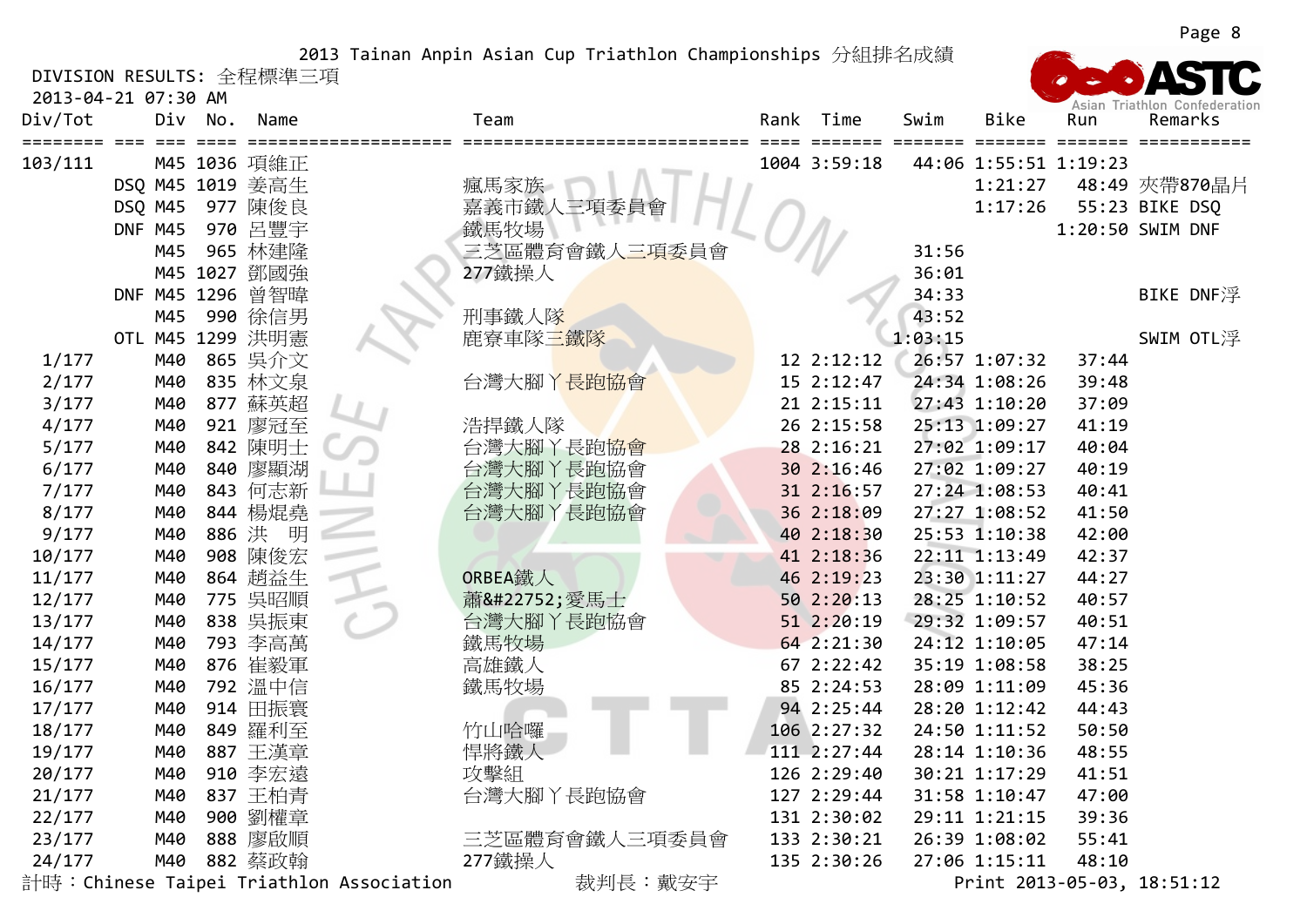DIVISION RESULTS: 全程標準三項

2013‐04‐21 07:30 AM

| Div/Tot    | Div<br>$===$ | No.       | Name                                     | Team         | Rank | Time<br>==== | Swim<br>===== | <b>Bike</b><br>$===$  | Run      | Remarks                    |
|------------|--------------|-----------|------------------------------------------|--------------|------|--------------|---------------|-----------------------|----------|----------------------------|
| 25/177     | M40          |           | 831 陳新祥                                  | 鹿寮車隊三鐵隊      |      | 141 2:31:09  |               | 29:40 1:15:47         | 45:43    |                            |
| 26/177     | M40          |           | 801 施秀哲                                  | 鐵人鍛造廠        |      | 146 2:32:18  |               | 31:07 1:14:27         | 46:46    |                            |
| 27/177     | M40          |           | 931 陳奕孛                                  | TMAN鐵人隊      |      | 149 2:32:37  |               | 27:22 1:13:17         | 51:59    |                            |
| 28/177     | M40          |           | 784 陳仁和                                  | 可愛馬電行車       |      | 152 2:32:55  |               | 31:26 1:16:15         | 45:16    |                            |
| 29/177     | M40          |           | 891 簡榮志                                  | 山港鐵人隊        |      | 180 2:35:39  |               | 33:27 1:13:27         | 48:46    |                            |
| 30/177     | M40          |           | 819 廖光義                                  | 天歆隊          |      | 184 2:36:09  |               | 30:34 1:16:02         | 49:33    |                            |
| 31/177     | M40          |           | 941 黃國展                                  |              |      | 196 2:37:44  |               | 26:39 1:24:23         | 46:43    |                            |
| 32/177     | M40          |           | 932 John Sparrow                         |              |      | 203 2:39:07  |               | 29:40 1:21:33         | 47:55    |                            |
| 33/177     | M40          |           | 839 石坤正                                  | 台灣大腳丫長跑協會    |      | 206 2:39:20  |               | 32:54 1:14:48         | 51:39    |                            |
| $34/177$ * | M40          |           | 806 蔡忠錦                                  | 紅斑馬          |      | 212 2:39:54  |               |                       |          | 遺失晶片                       |
| 35/177     | M40          |           | 799 張致源                                  | I.P.C.E鐵人    |      | 219 2:40:25  |               | 32:10 1:17:20         | 50:56    |                            |
| 36/177     | M40          |           | 774 蔡文彭                                  | 安平快樂跑        |      | 226 2:41:17  |               | 27:53 1:22:30         | 50:55    |                            |
| 37/177     | M40          |           | 820 劉大旻                                  | 嘉義市鐵人三項委員會   |      | 229 2:41:21  |               | 32:25 1:20:37         | 48:20    |                            |
| 38/177     | M40          | 798       | 呂威德                                      | 鐵馬牧場         |      | 232 2:41:58  |               | 31:48 1:15:57         | 54:14    |                            |
| 39/177     | M40          |           | 895 劉家祥                                  |              |      | 240 2:42:39  |               | 33:39 1:19:28         | 49:34    |                            |
| 40/177     | M40          |           | 807 Guillaume Faure                      |              |      | 242 2:42:50  |               | 33:05 1:16:42         | 53:03    |                            |
| 41/177     | M40          |           | 939 蘇建勳                                  |              |      | 245 2:43:15  |               | 34:39 1:21:27         | 47:10    |                            |
| 42/177     | M40          | 815 $\pm$ | 騫                                        | 冬蟲夏吵自行車隊     |      | 259 2:44:21  |               | $36:14$ 1:17:16       | 50:52    |                            |
| 43/177     | M40          |           | 873 江源德                                  | 大里杙腳踏車隊鐵人組   |      | 263 2:44:29  |               | 33:30 1:24:24         | 46:36    |                            |
| 44/177     | M40          |           | 813 王錫評                                  | 鹿港樂樂         |      | 274 2:45:06  |               | 35:55 1:22:10         | 47:02    |                            |
| 45/177     | M40          |           | 898 張正憲                                  | 三重區體育會鐵人三項委員 |      | 297 2:46:24  |               | 33:21 1:25:40         | 47:24    |                            |
| 46/177     | M40          |           | 851 黄仕柱                                  | 虎尾高中         |      | 308 2:47:25  |               | 22:12 1:16:53 1:08:21 |          |                            |
| 47/177     | M40          |           | 878 傅重舜                                  | 277鐵操人       |      | 310 2:47:30  |               | 29:32 1:20:04         | 57:55    |                            |
| 48/177     | M40          |           | 860 劉德山                                  |              |      | 314 2:48:01  |               | 35:39 1:21:19         | 51:04    |                            |
| 49/177     | M40          |           | 836 范國揚                                  | 台灣大腳丫長跑協會    |      | 321 2:48:13  |               | 29:31 1:23:05         | 55:37    |                            |
| 50/177     | M40          |           | 892 盧文杰                                  | 文化畜產隊        |      | 325 2:48:25  |               | 38:57 1:22:52         | 46:36    |                            |
| 51/177     | M40          |           | 845 陳亨鳴                                  | 美洲豹單車車隊      |      | 328 2:48:36  |               | 29:10 1:22:17         | 57:10    |                            |
| 52/177     | M40          |           | 925 鄭旭劭                                  |              |      | 330 2:48:43  |               | 32:45 1:19:03         | 56:56    |                            |
| 53/177     |              |           | M40 1281 葉政憲                             | 台南藍魔鬼車隊      |      | 331 2:48:46  |               | 38:01 1:22:03         | 48:42 浮標 |                            |
| 54/177     |              |           | M40 1294 古增達                             | 臨時           |      | 333 2:48:46  |               | 38:06 1:26:14         | 44:28 浮標 |                            |
| 55/177     |              |           | M40 1293 林詠川                             |              |      | 335 2:48:50  |               | 35:15 1:24:06         | 49:31 浮標 |                            |
| 56/177     | M40          |           | 797 呂宏奇                                  | 鐵馬牧場         |      | 356 2:50:13  |               | 33:14 1:15:05 1:01:56 |          |                            |
| 57/177     | M40          |           | 824 黃麟祥                                  | 鹿港樂樂         |      | 371 2:51:06  |               | 27:37 1:30:59         | 52:31    |                            |
|            |              |           | 計時: Chinese Taipei Triathlon Association | 裁判長:戴安宇      |      |              |               |                       |          | Print 2013-05-03, 18:51:12 |

Asian Triathlon Confederation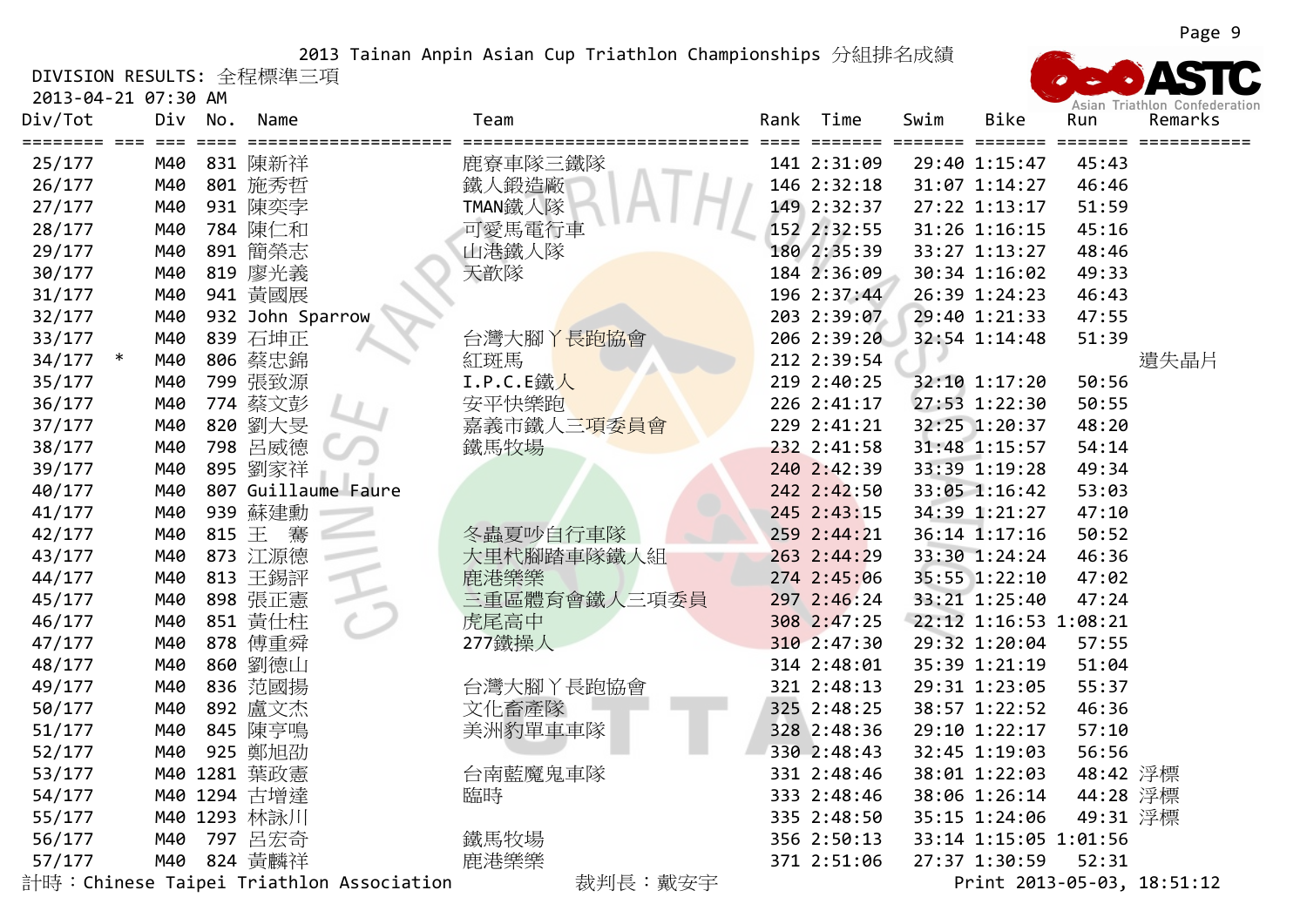DIVISION RESULTS: 全程標準三項

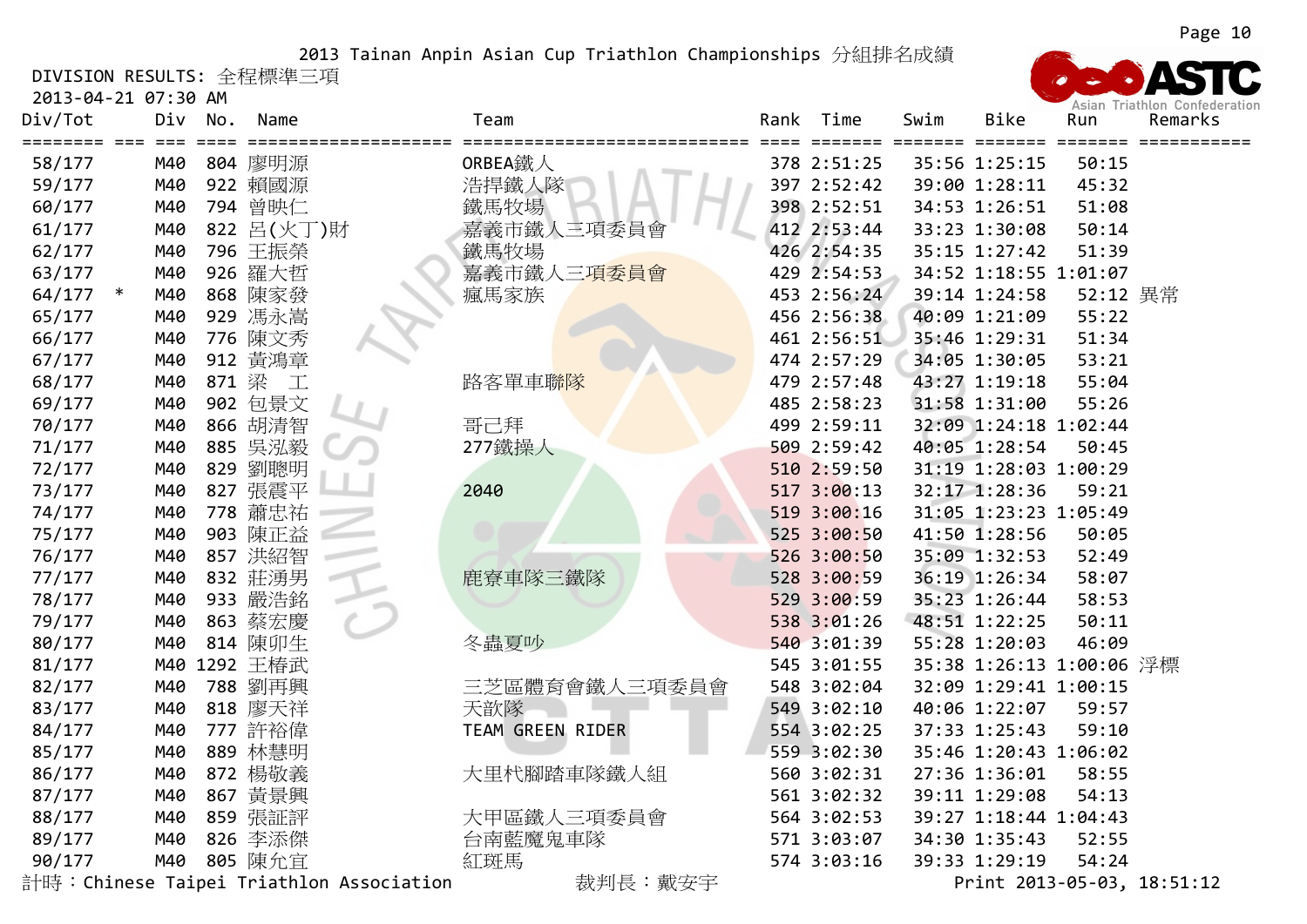DIVISION RESULTS: 全程標準三項

| 2013-04-21 07:30 AM<br>Div/Tot | Div | No.  | Name                      |                                          | Team          | Rank | Time        | Swim | <b>Bike</b>              | Run      | Asian Triathlon Confederation<br>Remarks |
|--------------------------------|-----|------|---------------------------|------------------------------------------|---------------|------|-------------|------|--------------------------|----------|------------------------------------------|
| 91/177                         | M40 | ==== | ==============<br>917 劉明忠 |                                          | 政大AMBA鐵人隊     |      | 577 3:03:28 |      | 34:11 1:29:28            | 59:49    |                                          |
| 92/177                         | M40 |      | 861 郭昆岱                   |                                          | 維新鐵人車隊        |      | 578 3:03:34 |      | 34:13 1:33:53            | 55:30    |                                          |
| 93/177                         | M40 |      | 919 蔡宜成                   |                                          |               |      | 580 3:03:42 |      | 36:58 1:27:45            | 59:00    |                                          |
| 94/177                         | M40 |      | 790 吳世彬                   |                                          | 三芝區體育會鐵人三項委員會 |      | 588 3:04:07 |      | 30:08 1:23:00 1:11:00    |          |                                          |
| 95/177                         | M40 |      | 825 黃朝欽                   |                                          | 大港長跑隊         |      | 593 3:04:36 |      | 35:07 1:31:39            | 57:51    |                                          |
| 96/177                         | M40 |      | 894 陳忠良                   |                                          |               |      | 606 3:05:29 |      | 30:29 1:33:16 1:01:46    |          |                                          |
| 97/177                         | M40 |      | 833 邱建隆                   |                                          |               |      | 607 3:05:30 |      | 30:52 1:33:45 1:00:55    |          |                                          |
| 98/177                         | M40 |      | 856 王鈞濃                   |                                          |               |      | 619 3:06:27 |      | 37:26 1:32:33            | 56:29    |                                          |
| 99/177                         | M40 |      | 854 廖文忠                   |                                          | 南投鐵人          |      | 622 3:06:37 |      | 29:46 1:30:37 1:06:15    |          |                                          |
| 100/177                        | M40 |      | 812 曾至偉                   |                                          |               |      | 630 3:07:01 |      | 40:14 1:28:31            | 58:17    |                                          |
| 101/177                        | M40 |      | 802 賴四正                   |                                          |               |      | 634 3:07:08 |      | 33:35 1:23:59 1:09:35    |          |                                          |
| 102/177                        | M40 |      | 779 林揚智                   |                                          |               |      | 635 3:07:10 |      | 34:42 1:39:00            | 53:28    |                                          |
| 103/177                        | M40 |      | 1286 陳金榮                  |                                          | 鹿寮車隊三鐵隊       |      | 636 3:07:15 |      | 36:51 1:30:20 1:00:04 浮標 |          |                                          |
| 104/177                        | M40 |      | 811 符仁勇                   |                                          | 高航鐵人          |      | 637 3:07:23 |      | 39:12 1:28:47            | 59:25    |                                          |
| 105/177                        | M40 |      | 938 張建中                   |                                          |               |      | 641 3:07:39 |      | 38:04 1:34:51            | 54:46    |                                          |
| 106/177                        | M40 |      | 858 林建良                   |                                          | 陸客單車聯隊        |      | 654 3:08:37 |      | 41:05 1:34:30            | 53:02    |                                          |
| 107/177                        | M40 |      |                           | 905 勒卡爾·夷丈·撒里朋                           |               |      | 656 3:08:56 |      | 35:01 1:36:49            | 57:07    |                                          |
| 108/177                        | M40 |      | 848 郭昭男                   |                                          | 台灣巴斯夫         |      | 661 3:09:15 |      | 35:55 1:38:07            | 55:14    |                                          |
| 109/177                        | M40 |      | 874 陳啟哲                   |                                          | 大里杙腳踏車隊鐵人組    |      | 664 3:09:32 |      | 31:54 1:41:10            | 56:29    |                                          |
| 110/177                        | M40 |      | 923 蕭仲宏                   |                                          |               |      | 668 3:09:36 |      | 34:08 1:41:10            | 54:19    |                                          |
| 111/177                        | M40 |      | 904 黃俊維                   |                                          |               |      | 670 3:09:45 |      | 41:07 1:31:32            | 57:07    |                                          |
| 112/177                        | M40 |      | 901 李杰鴻                   |                                          |               |      | 674 3:10:25 |      | 34:10 1:29:00 1:07:16    |          |                                          |
| 113/177                        | M40 |      | 915 劉樂道                   |                                          |               |      | 681 3:10:50 |      | 32:39 1:40:57            | 57:15    |                                          |
| 114/177                        | M40 |      | 789 馬標嵩                   |                                          | 三芝區體育會鐵人三項委員會 |      | 685 3:11:08 |      | 33:09 1:42:05            | 55:55    |                                          |
| 115/177                        | M40 |      | 907 Stuart Brazier        |                                          | <b>BAT</b>    |      | 699 3:12:41 |      | 29:25 1:36:15 1:07:02    |          |                                          |
| 116/177                        | M40 |      | 862 馬廣台                   |                                          | 維新鐵人車隊        |      | 713 3:14:09 |      | 32:22 1:47:18            | 54:29    |                                          |
| 117/177                        | M40 |      | 855 黃明豐                   |                                          | FRM台灣獼猴車隊     |      | 718 3:14:53 |      | 48:15 1:26:35 1:00:04    |          |                                          |
| 118/177                        |     |      | M40 1284 王怡群              |                                          | 鹿寮車隊三鐵隊       |      | 720 3:14:58 |      | 41:39 1:27:43 1:05:37 浮標 |          |                                          |
| 119/177                        | M40 |      | 834 陳建源                   |                                          | 泰坦鐵人          |      | 724 3:15:21 |      | 34:23 1:28:51 1:12:08    |          |                                          |
| 120/177                        | M40 |      | 896 李丁厚                   |                                          |               |      | 731 3:15:29 |      | 40:02 1:38:20            | 57:08    |                                          |
| 121/177                        |     |      | M40 1283 歐皇輝              |                                          | 台南藍魔鬼車隊       |      | 734 3:15:37 |      | 51:53 1:24:22            | 59:22 浮標 |                                          |
| 122/177                        | M40 |      | 809 周照文                   |                                          | 鋼鐵人           |      | 736 3:15:45 |      | 35:51 1:33:24 1:06:31    |          |                                          |
| 123/177                        | M40 |      | 846 黄景良                   |                                          | 麻吉家族          |      | 741 3:16:13 |      | 39:58 1:42:53            | 53:24    |                                          |
|                                |     |      |                           | 計時: Chinese Taipei Triathlon Association | 裁判長:戴安宇       |      |             |      |                          |          | Print 2013-05-03, 18:51:12               |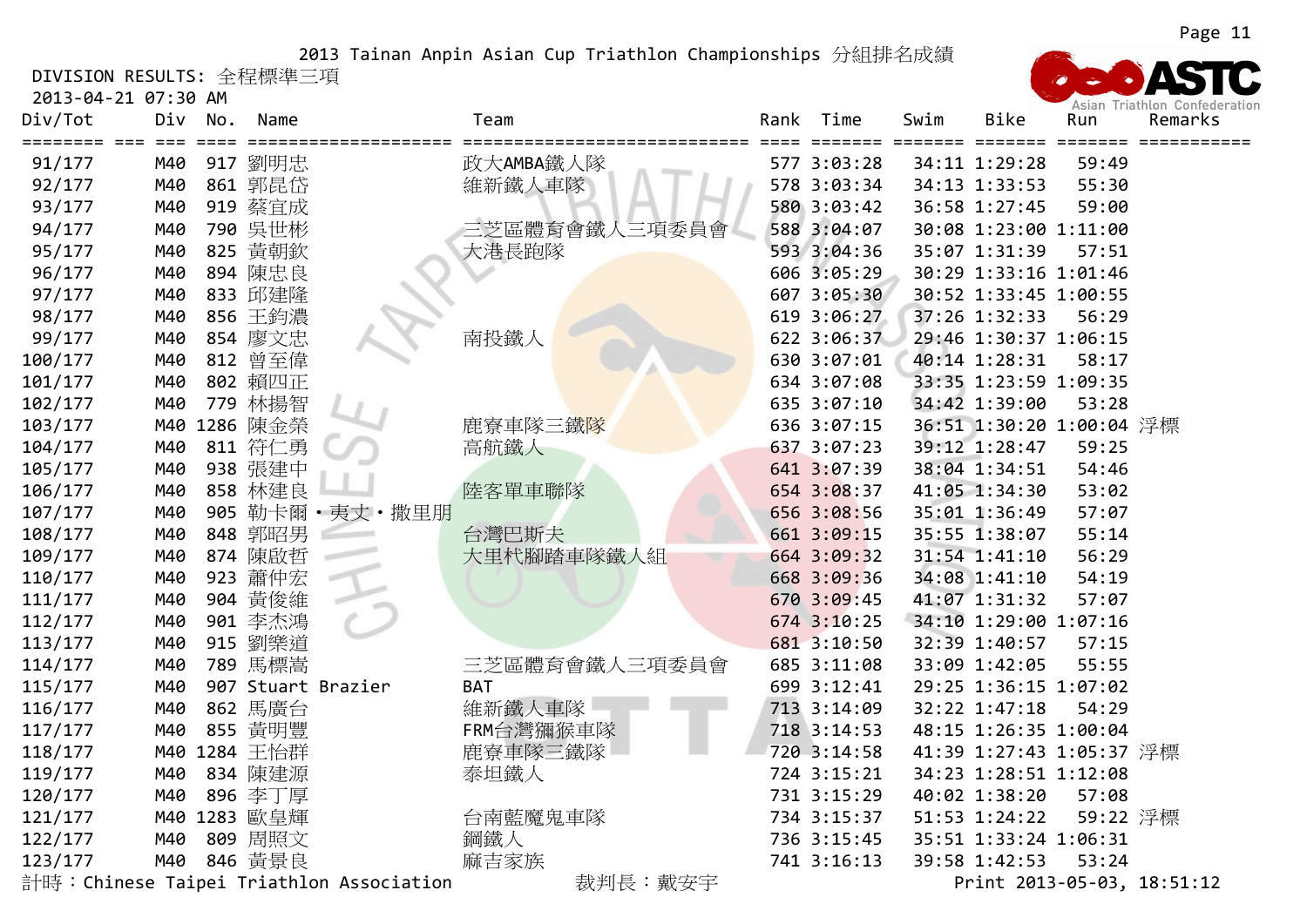DIVISION RESULTS: 全程標準三項

2013‐04‐21 07:30 AM

| Div/Tot | Div   | No. | Name         | Team                                     |       | Rank Time   | Swim | Bike                      | Run   | ASIGN NIGHTON CONCOCION<br>Remarks |
|---------|-------|-----|--------------|------------------------------------------|-------|-------------|------|---------------------------|-------|------------------------------------|
|         | $===$ |     |              | ====================<br>================ | ===== |             |      |                           |       |                                    |
| 124/177 |       |     | M40 1280 陳彥碩 | 安平快樂跑                                    |       | 763 3:18:16 |      | 50:12 1:26:14 1:01:51 浮標  |       |                                    |
| 125/177 | M40   |     | 940 林明宏      | 魯璇有夠魯又來亂                                 |       | 770 3:19:02 |      | 40:35 1:27:54 1:10:34     |       |                                    |
| 126/177 |       |     | M40 1289 李政儒 | 朝陽鐵人                                     |       | 772 3:19:08 |      | 34:37 1:43:42 1:00:50 浮標  |       |                                    |
| 127/177 | M40   |     | 911 邱榮杰      |                                          |       | 779 3:19:45 |      | 38:40 1:33:21 1:07:45 換晶片 |       |                                    |
| 128/177 | M40   |     | 821 簡駿坪      | 嘉義市鐵人三項委員會                               |       | 780 3:19:56 |      | 40:14 1:36:43 1:03:00     |       |                                    |
| 129/177 | M40   |     | 781 許怡慶      |                                          |       | 787 3:20:45 |      | 35:14 1:35:14 1:10:19     |       |                                    |
| 130/177 | M40   |     | 920 溫明富      |                                          |       | 789 3:20:56 |      | 39:07 1:34:51 1:06:59     |       |                                    |
| 131/177 | M40   |     | 828 簡志聰      | 2040                                     |       | 803 3:21:58 |      | 30:39 1:44:26 1:06:53     |       |                                    |
| 132/177 | M40   |     | 830 吳嘉洲      |                                          |       | 804 3:22:05 |      | 34:50 1:50:21             | 56:55 |                                    |
| 133/177 | M40   |     | 850 王弘杰      |                                          |       | 809 3:22:29 |      | 35:47 1:36:53 1:09:51     |       |                                    |
| 134/177 | M40   |     | 916 陳永康      |                                          |       | 810 3:22:33 |      | 34:02 1:48:04 1:00:29     |       |                                    |
| 135/177 | M40   |     | 795 陳俊廷      | 鐵馬牧場                                     |       | 817 3:22:57 |      | 44:11 1:30:22 1:08:25     |       |                                    |
| 136/177 | M40   |     | 787 唐英揚      |                                          |       | 818 3:23:00 |      | 33:22 1:36:44 1:12:54     |       |                                    |
| 137/177 |       |     | M40 1295 吳清吉 | NBA嘴砲社                                   |       | 822 3:23:21 |      | 36:41 1:45:39 1:01:02 浮標  |       |                                    |
| 138/177 | M40   |     | 913 戴士峰      |                                          |       | 826 3:23:48 |      | 36:27 1:38:52 1:08:31     |       |                                    |
| 139/177 | M40   |     | 930 周永恆      | 英福康                                      |       | 827 3:23:50 |      | 34:47 1:32:06 1:16:58     |       |                                    |
| 140/177 |       |     | M40 1287 黃彥鳴 | 身體健康三鐵社                                  |       | 839 3:24:57 |      | 40:18 1:38:32 1:06:07 浮標  |       |                                    |
| 141/177 | M40   |     | 785 陳志文      | 富威鐵人                                     |       | 840 3:25:15 |      | 44:34 1:30:20 1:10:22     |       |                                    |
| 142/177 | M40   |     | 890 于同慶      | 山港鐵人隊                                    |       | 841 3:25:16 |      | 38:06 1:36:59 1:10:12     |       |                                    |
| 143/177 | M40   |     | 875 湯正田      | TORO-BIKE 車隊                             |       | 845 3:25:46 |      | 34:13 1:32:34 1:19:00     |       |                                    |
| 144/177 | M40   |     | 782 吳坤芳      |                                          |       | 848 3:25:52 |      | 45:58 1:36:20 1:03:35     |       |                                    |
| 145/177 | M40   |     | 771 黄茂森      | 安平快樂跑                                    |       | 855 3:26:50 |      | 39:17 1:31:11 1:16:23     |       |                                    |
| 146/177 | M40   |     | 909 陳進興      |                                          |       | 860 3:27:52 |      | 43:52 1:45:02             | 58:59 |                                    |
| 147/177 | M40   |     | 786 林志學      | NBA嘴砲社                                   |       | 861 3:27:56 |      | 38:51 1:37:23 1:11:44     |       |                                    |
| 148/177 | M40   |     | 772 蘇怡豪      | 安平快樂跑                                    |       | 863 3:28:08 |      | 39:15 1:38:41 1:10:13     |       |                                    |
| 149/177 | M40   |     | 847 李建德      | 台灣巴斯夫                                    |       | 865 3:28:14 |      | 34:28 1:39:30 1:14:16     |       |                                    |
| 150/177 | M40   |     | 800 江世昌      |                                          |       | 866 3:28:18 |      | 42:25 1:41:47 1:04:07     |       |                                    |
| 151/177 | M40   |     | 816 郭進明      | 三光團練                                     |       | 869 3:28:42 |      | 36:16 1:39:31 1:12:55     |       |                                    |
| 152/177 | M40   |     | 783 陳啟銘      |                                          |       | 885 3:30:26 |      | 44:53 1:39:49 1:05:45     |       |                                    |
| 153/177 | M40   |     | 934 羅承先      |                                          |       | 887 3:30:38 |      | 42:42 1:47:24 1:00:33     |       |                                    |
| 154/177 | M40   |     | 780 鄭伯錞      |                                          |       | 895 3:31:52 |      | 43:06 1:46:05 1:02:42     |       |                                    |
| 155/177 | M40   |     | 924 鄭永成      |                                          |       | 898 3:32:06 |      | 49:14 1:39:23 1:03:30     |       |                                    |
| 156/177 | M40   |     | 935 盧東興      |                                          |       | 911 3:34:35 |      | 46:45 1:48:22             | 59:29 |                                    |

計時:Chinese Taipei Triathlon Association 裁判長:戴安宇 Print 2013-05-03, 18:51:12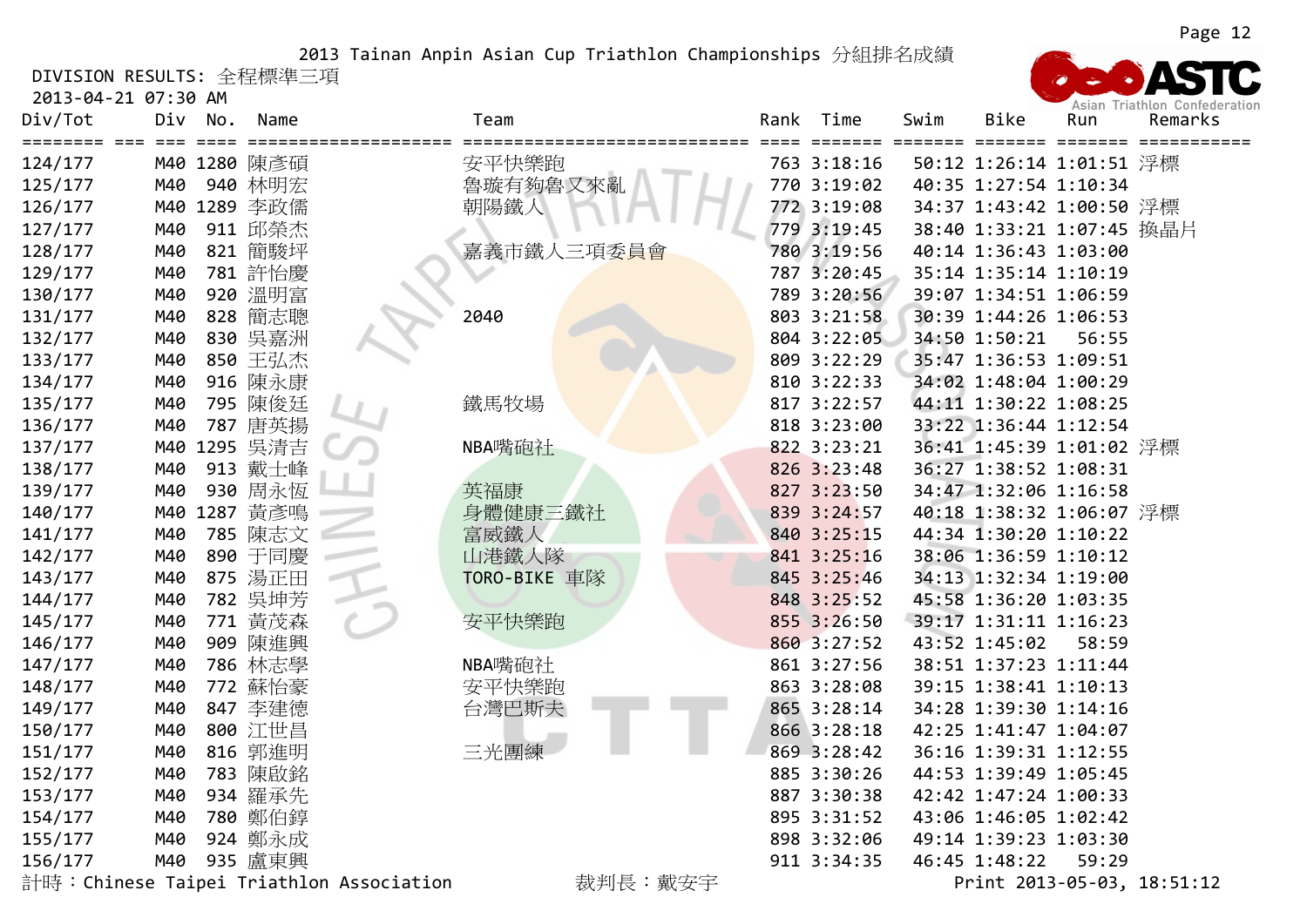DIVISION RESULTS: 全程標準三項

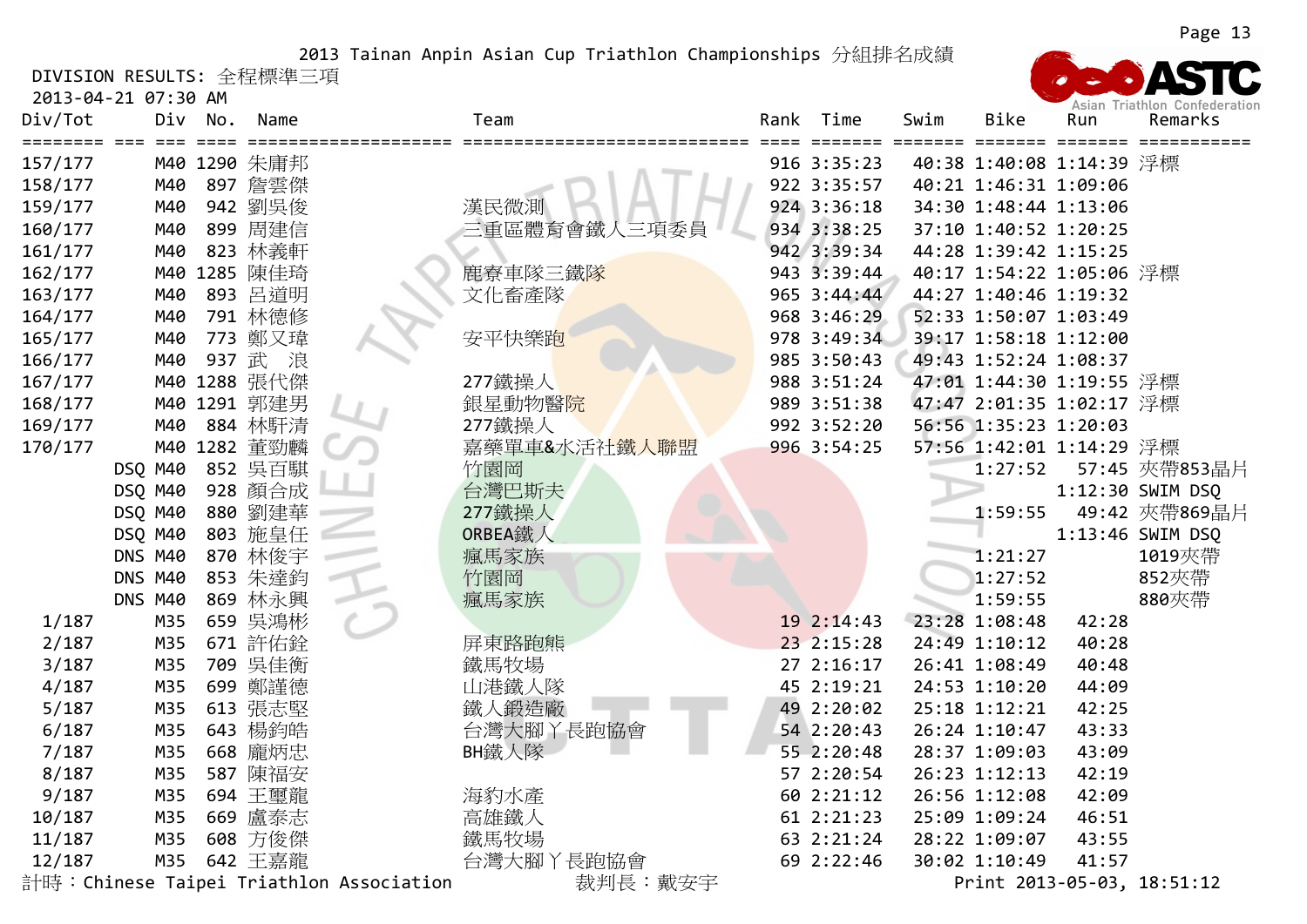DIVISION RESULTS: 全程標準三項

2013‐04‐21 07:30 AM

| Div/Tot | Div        | No. | Name                                     | Team                 | Rank | Time        | Swim | <b>Bike</b>                | Run   | Remarks |
|---------|------------|-----|------------------------------------------|----------------------|------|-------------|------|----------------------------|-------|---------|
| 13/187  | ===<br>M35 |     | 711 吳志聖                                  | 魄銅鑭鐵                 |      | 83 2:24:31  |      | 28:47 1:10:07              | 45:38 |         |
| 14/187  | M35        |     | 750 林新翔                                  |                      |      | 90 2:25:10  |      | 30:29 1:11:06              | 43:36 |         |
| 15/187  | M35        |     | 670 葉寬裕                                  | 高雄鐵丿                 |      | 96 2:25:59  |      | 32:51 1:10:54              | 42:14 |         |
| 16/187  | M35        |     | 625 周崇民                                  |                      |      | 102 2:26:41 |      | 31:46 1:17:39              | 37:17 |         |
| 17/187  | M35        |     | 693 李永光                                  | 海豹水產                 |      | 105 2:27:31 |      | 30:46 1:11:47              | 44:59 |         |
| 18/187  | M35        |     | 744 Nico Ferreira                        | 浩捍鐵人隊                |      | 107 2:27:39 |      | 25:00 1:14:03              | 48:37 |         |
| 19/187  | M35        |     | 622 謝和龍                                  | 二中龍                  |      | 108 2:27:40 |      | 32:54 1:11:31              | 43:16 |         |
| 20/187  | M35        |     | 756 D'Arcy Caskey                        |                      |      | 115 2:28:08 |      | 25:14 1:14:25              | 48:30 |         |
| 21/187  | M35        |     | 649 丁慶助                                  | 南投鐵人                 |      | 128 2:29:46 |      | 31:24 1:14:30              | 43:53 |         |
| 22/187  | M35        |     | 761 左敦雲                                  |                      |      | 138 2:30:40 |      | 34:00 1:13:04              | 43:37 |         |
| 23/187  | M35        |     | 757 周春典                                  | T-MAN                |      | 142 2:31:10 |      | 29:08 1:11:54              | 50:09 |         |
| 24/187  | M35        |     | 647 李明蔚                                  | 丸鐵人極限挑戰隊             |      | 150 2:32:51 |      | 29:53 1:14:00              | 48:59 |         |
| 25/187  | M35        |     | 644 王培倫                                  | 台灣大腳丫長跑協會            |      | 155 2:33:18 |      | 31:38 1:14:00              | 47:41 |         |
| 26/187  | M35        |     | 743 茆逸榮                                  | 浩捍鐵人隊                |      | 161 2:33:41 |      | 23:15 1:18:46              | 51:41 |         |
| 27/187  | M35        |     | 717 Neil Edward Barrett                  | 歐洲進口短腳龜              |      | 163 2:33:59 |      | 34:16 1:17:05              | 42:39 |         |
| 28/187  | M35        |     | 727 王景灝                                  | <b>BAT</b>           |      | 165 2:34:13 |      | 31:03 1:11:55              | 51:16 |         |
| 29/187  | M35        |     | 712 姜柏里                                  | 魄銅鑭鐵                 |      | 167 2:34:25 |      | 28:46 1:12:31              | 53:09 |         |
| 30/187  | M35        |     | 631 陳俊傑                                  | 崑山鐵馬隊                |      | 168 2:34:26 |      | 34:08 1:16:24              | 43:55 |         |
| 31/187  | M35        |     | 660 高志豪                                  | 黃家鐵人隊                |      | 183 2:36:07 |      | 33:41 1:14:23              | 48:03 |         |
| 32/187  | M35        |     | 678 陳慶忠                                  | 277鐵操人               |      | 188 2:36:13 |      | 31:54 1:19:39              | 44:42 |         |
| 33/187  | M35        |     | 733 季馬修                                  |                      |      | 190 2:36:42 |      | 28:00 1:20:43              | 48:01 |         |
| 34/187  | M35        |     | 585 趙仁駿                                  | HannStar Runner Club |      | 194 2:37:18 |      | 27:35 1:14:14              | 55:31 |         |
| 35/187  | M35        |     | 597 鄭智仁                                  | 消郎百客                 |      | 199 2:38:45 |      | 37:38 1:15:10              | 45:57 |         |
| 36/187  | M35        |     | 708 馬良睿                                  |                      |      | 204 2:39:16 |      | 30:40 1:19:34              | 49:03 |         |
| 37/187  | M35        |     | 641 江權航                                  | 台灣大腳丫長跑協會            |      | 205 2:39:17 |      | 31:36 1:19:32              | 48:09 |         |
| 38/187  | M35        |     | 662 陳泰璋                                  |                      |      | 211 2:39:51 |      | 25:30 1:23:50              | 50:32 |         |
| 39/187  | M35        |     | 723 SIMON Pascal                         |                      |      | 214 2:40:07 |      | 32:29 1:18:54              | 48:45 |         |
| 40/187  | M35        |     | 696 顏啟能                                  | 海豹水產                 |      | 217 2:40:21 |      | 29:41 1:21:26              | 49:15 |         |
| 41/187  | M35        |     | 673 沈盛圳                                  |                      |      | 218 2:40:24 |      | 30:00 1:20:55              | 49:30 |         |
| 42/187  | M35        |     | 618 陳易鋟                                  |                      |      | 220 2:40:30 |      | 33:31 1:15:33              | 51:26 |         |
| 43/187  | M35        |     | 758 詹世達                                  |                      |      | 239 2:42:38 |      | 28:36 1:21:06              | 52:56 |         |
| 44/187  | M35        |     | 593 張昭元                                  | 台中航空站                |      | 249 2:43:24 |      | 31:11 1:16:31              | 55:43 |         |
| 45/187  | M35        |     | 598 王建仁                                  | 消郎百客                 |      | 251 2:43:37 |      | 33:13 1:16:14              | 54:10 |         |
|         |            |     | 計時: Chinese Taipei Triathlon Association | 裁判長:戴安宇              |      |             |      | Print 2013-05-03, 18:51:12 |       |         |

Asian Triathlon Confederation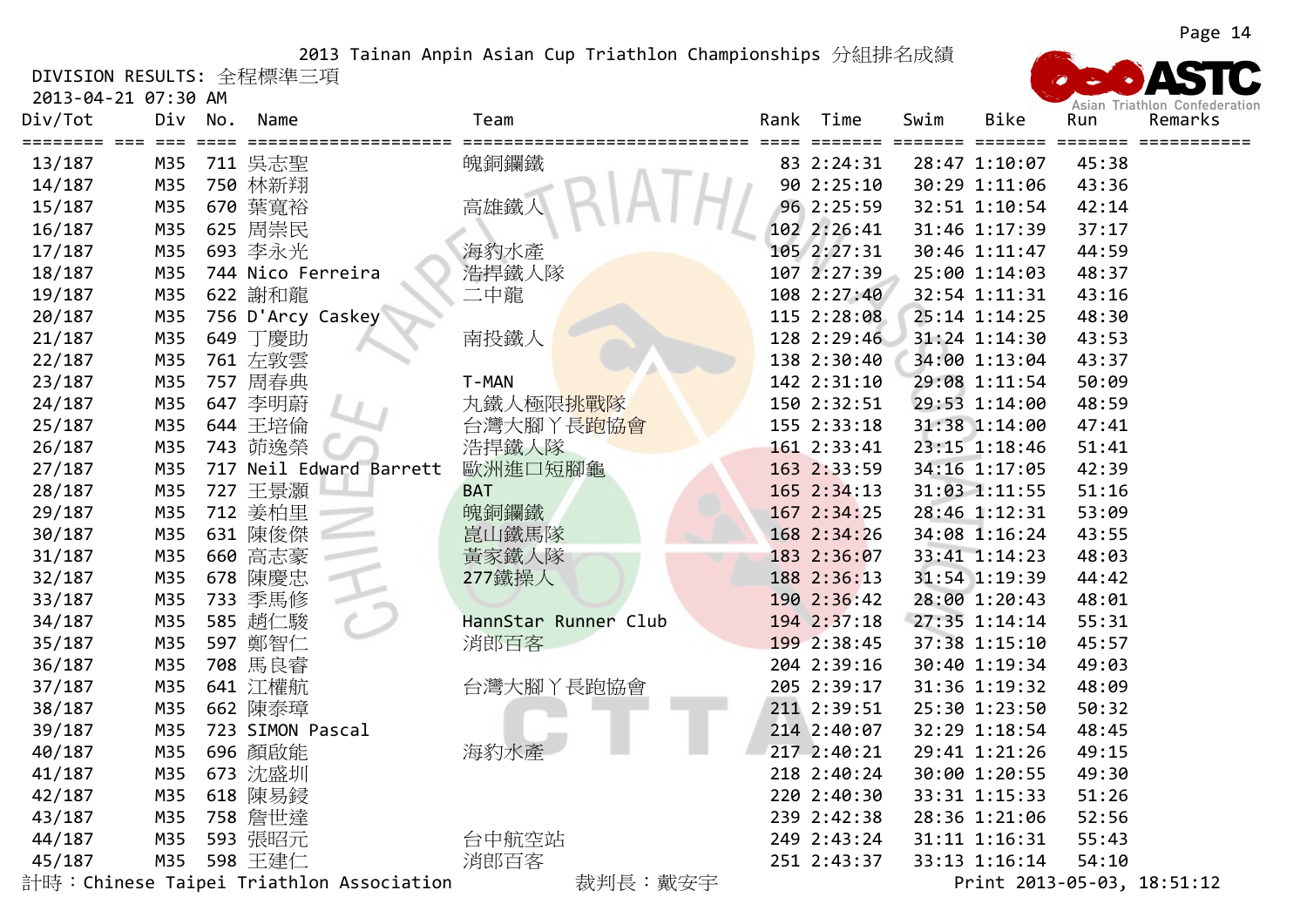DIVISION RESULTS: 全程標準三項

2013‐04‐21 07:30 AM

| Div/Tot           | Div | No.   | Name                       | Team                 |      | Rank   | Time        | Swim | <b>Bike</b>   | Run      | ASIGH HIGURUM CUMEUCIQUU<br>Remarks |
|-------------------|-----|-------|----------------------------|----------------------|------|--------|-------------|------|---------------|----------|-------------------------------------|
| 46/187            | M35 |       | ===============<br>735 林家興 | =============        | ---- | $====$ | 252 2:43:38 |      | 30:21 1:23:22 | 49:56    |                                     |
| 47/187            | M35 |       | 636 江 威                    | 菲力工業單車俱樂部            |      |        | 254 2:43:53 |      | 33:07 1:16:07 | 54:40    |                                     |
| 48/187            | M35 |       | 624 蘇高賢                    | WIN瘋輪社               |      |        | 255 2:43:55 |      | 33:18 1:16:42 | 53:56    |                                     |
| 49/187            | M35 |       | 627 施建福                    | 嘉義市鐵人三項委員會           |      |        | 260 2:44:22 |      | 31:39 1:20:08 | 52:36    |                                     |
| 50/187            | M35 |       | 677 林文鴻                    | 277鐵操人               |      |        | 266 2:44:40 |      | 36:18 1:15:48 | 52:35    |                                     |
| 51/187            | M35 |       | 637 賴裴倫                    | DBM鐵人                |      |        | 268 2:44:54 |      | 41:00 1:18:02 | 45:52    |                                     |
| 52/187            | M35 |       | 736 Bryan Zaozirny         |                      |      |        | 269 2:44:56 |      | 33:35 1:18:20 | 53:02    |                                     |
| 53/187            | M35 |       | 621 黃宇男                    | 諾壯鐵人隊                |      |        | 271 2:44:57 |      | 32:30 1:17:50 | 54:39    |                                     |
| 54/187            | M35 |       | 617 蔡東政                    |                      |      |        | 285 2:45:40 |      | 34:33 1:21:25 | 49:42    |                                     |
| 55/187            | M35 |       | 666 陳泰勳                    |                      |      |        | 288 2:45:45 |      | 34:52 1:21:01 | 49:53    |                                     |
| 56/187            | M35 |       | 710 洪仁傑                    |                      |      |        | 293 2:46:00 |      | 34:10 1:20:09 | 51:43    |                                     |
| 57/187            | M35 |       | 759 鍾耀陞                    |                      |      |        | 298 2:46:28 |      | 36:39 1:20:03 | 49:48    |                                     |
| 58/187            | M35 |       | 607 曾柏仁                    | 二中龍                  |      |        | 303 2:46:50 |      | 34:49 1:20:49 | 51:13    |                                     |
| 59/187            | M35 |       | 658 張仁虎                    |                      |      |        | 326 2:48:27 |      | 41:17 1:22:28 | 44:43    |                                     |
| 60/187            | M35 |       | 705 柯志賢                    |                      |      |        | 341 2:49:07 |      | 36:15 1:26:22 | 46:32    |                                     |
| 61/187            | M35 |       | 725 李夏新                    | 百鐵挑戰隊                |      |        | 344 2:49:14 |      | 32:47 1:23:26 | 53:02    |                                     |
| 62/187            | M35 |       | 695 邱光明                    | 海豹水產                 |      |        | 345 2:49:19 |      | 32:31 1:20:52 | 55:58    |                                     |
| 63/187            | M35 |       | 584 沈奎邦                    | HannStar Runner Club |      |        | 347 2:49:30 |      | 37:08 1:23:55 | 48:28    |                                     |
| 64/187            | M35 |       | 581 Francois Kruger        |                      |      |        | 352 2:49:56 |      | 30:08 1:25:29 | 54:20    |                                     |
| 65/187            |     |       | M35 1274 陳泰豪               | 277鐵操人               |      |        | 362 2:50:35 |      | 32:57 1:21:18 | 56:21 浮標 |                                     |
| 66/187            | M35 | 655 江 | 麟                          | ORBEA鐵人              |      |        | 363 2:50:39 |      | 38:01 1:21:53 | 50:46    |                                     |
| 67/187            | M35 |       | 721 張郁鑫                    |                      |      |        | 364 2:50:40 |      | 34:35 1:28:00 | 48:06    |                                     |
| 68/187            | M35 |       | 629 李炯毅                    |                      |      |        | 367 2:50:56 |      | 32:32 1:22:52 | 55:33    |                                     |
| 69/187            | M35 |       | 603 游群賀                    |                      |      |        | 370 2:51:06 |      | 34:29 1:19:44 | 56:54    |                                     |
| 70/187            | M35 |       | 690 陳英任                    | 榮剛鐵人                 |      |        | 375 2:51:23 |      | 34:56 1:17:12 | 59:15    |                                     |
| 71/187            | M35 |       | 661 林志持                    |                      |      |        | 381 2:51:30 |      | 34:27 1:27:46 | 49:17    |                                     |
| 72/187            | M35 |       | 683 吳俊賢                    | 277鐵操人               |      |        | 386 2:51:39 |      | 33:30 1:20:00 | 58:10    |                                     |
| 73/187            | M35 |       | 755 陳宏川                    |                      |      |        | 388 2:51:45 |      | 39:23 1:20:42 | 51:41    |                                     |
| 74/187            | M35 |       | 680 郭人价                    | 277鐵操人               |      |        | 391 2:52:01 |      | 26:24 1:32:55 | 52:43    |                                     |
| 75/187            | M35 |       | 610 張順傑                    | 鐵馬牧場                 |      |        | 392 2:52:04 |      | 38:30 1:17:50 | 55:46    |                                     |
| 76/187            | M35 |       | 616 黃全億                    |                      |      |        | 396 2:52:33 |      | 32:47 1:30:56 | 48:51    |                                     |
| 77/187            | M35 |       | 589 石憲璋                    | 台南藍魔鬼車隊              |      |        | 401 2:53:03 |      | 35:26 1:18:49 | 58:50    |                                     |
| 78/187<br>ᆚᅧᆏᆠᆞᅠᅬ | M35 |       | 632 劉智楷                    | 台南藍魔鬼車隊              |      |        | 403 2:53:04 |      | 34:41 1:19:33 | 58:51    |                                     |

計時:Chinese Taipei Triathlon Association 裁判長:戴安宇 Print 2013-05-03, 18:51:12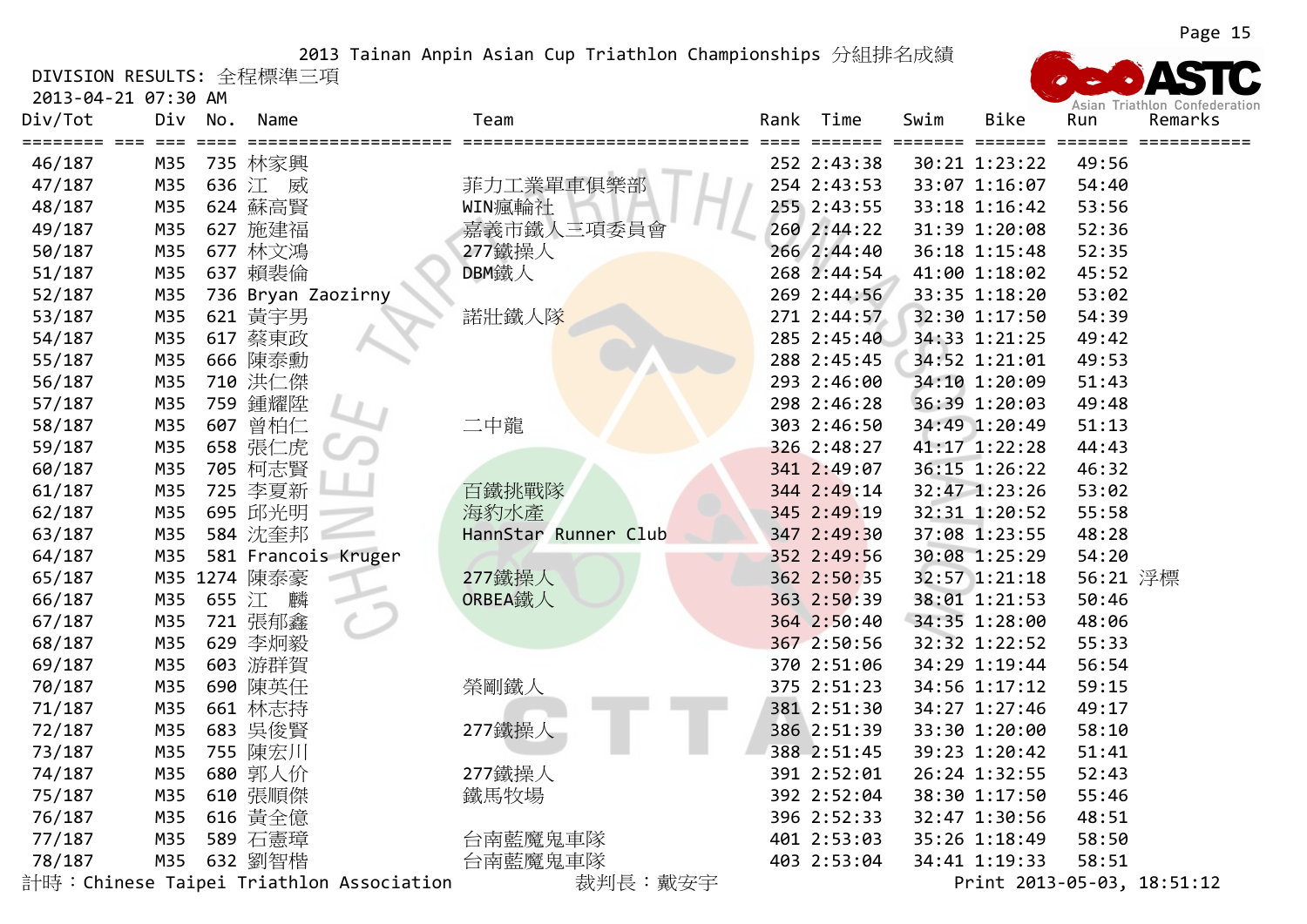DIVISION RESULTS: 全程標準三項

| Div/Tot | Div          | No. | Name         |                                         | Team           |         | Rank   | Time        | Swim | Bike                  | Run      | ASIAII THAURUI VUINCUCIAU<br>Remarks |
|---------|--------------|-----|--------------|-----------------------------------------|----------------|---------|--------|-------------|------|-----------------------|----------|--------------------------------------|
| 79/187  | $===$<br>M35 |     | 707 楊川慶      |                                         | ============== | =====   | $====$ | 406 2:53:15 |      | 33:23 1:29:18         | 50:35    |                                      |
| 80/187  | M35          |     | 591 劉謹華      |                                         |                |         |        | 408 2:53:27 |      | 33:57 1:26:17         | 53:14    |                                      |
| 81/187  | M35          |     | 640 葉龍錦      |                                         | 鹿寮車隊三鐵         |         |        | 409 2:53:32 |      | 34:24 1:29:18         | 49:51    |                                      |
| 82/187  | M35          |     | 633 姜銀明      |                                         |                |         |        | 411 2:53:42 |      | 33:50 1:26:35         | 53:19    |                                      |
| 83/187  | M35          |     | 611 蔡永熙      |                                         | 鐵馬牧場           |         |        | 418 2:54:18 |      | 34:23 1:21:58         | 57:59    |                                      |
| 84/187  | M35          |     | 609 李武皇      |                                         | 鐵馬牧場           |         |        | 420 2:54:21 |      | 33:15 1:31:25         | 49:41    |                                      |
| 85/187  | M35          |     | 765 高桂斌      |                                         | 破銅爛鐵           |         |        | 428 2:54:48 |      | 35:26 1:28:17         | 51:06    |                                      |
| 86/187  | M35          |     | 665 鄭文欽      |                                         |                |         |        | 436 2:55:32 |      | 36:50 1:26:55         | 51:48    |                                      |
| 87/187  | M35          |     | 753 黃振溢      |                                         |                |         |        | 454 2:56:26 |      | 34:14 1:28:11         | 54:02    |                                      |
| 88/187  | M35          |     | 719 蘇莫捷      |                                         | 南霸天            |         |        | 462 2:56:52 |      | 33:22 1:31:42         | 51:49    |                                      |
| 89/187  | M35          |     | 592 耿志強      |                                         |                |         |        | 470 2:57:12 |      | 34:01 1:27:15         | 55:57    |                                      |
| 90/187  | M35          |     | 764 太田琢馬     |                                         |                |         |        | 475 2:57:32 |      | 29:02 1:29:22         | 59:09    |                                      |
| 91/187  | M35          |     | 737 林君龍      |                                         | 政大AMBA鐵人隊      |         |        | 477 2:57:41 |      | 44:26 1:20:27         | 52:50    |                                      |
| 92/187  | M35          |     | 586 吳信賢      |                                         |                |         |        | 478 2:57:44 |      | 31:55 1:23:21 1:02:29 |          |                                      |
| 93/187  | M35          |     | 630 汪志丞      |                                         | 崑山鐵馬隊          |         |        | 482 2:58:08 |      | 33:51 1:27:13         | 57:06    |                                      |
| 94/187  | M35          |     | 747 陳宏至      |                                         |                |         |        | 488 2:58:34 |      | 40:15 1:27:21         | 50:59    |                                      |
| 95/187  | M35          |     | 651 徐瑞民      |                                         | 維新鐵人車隊         |         |        | 489 2:58:39 |      | 35:17 1:25:37         | 57:46    |                                      |
| 96/187  | M35          | 601 | 葉峻德          |                                         |                |         |        | 491 2:58:49 |      | 35:54 1:27:00         | 55:57    |                                      |
| 97/187  |              |     | M35 1260 葉建宏 |                                         |                |         |        | 496 2:59:03 |      | 37:47 1:27:07         | 54:10 浮標 |                                      |
| 98/187  | M35          |     | 615 梁進忠      |                                         | ORBEA鐵人        |         |        | 497 2:59:04 |      | 31:08 1:25:34 1:02:24 |          |                                      |
| 99/187  | M35          |     | 702 林偉銘      |                                         |                |         |        | 498 2:59:07 |      | 38:58 1:25:53         | 54:17    |                                      |
| 100/187 | M35          |     | 732 陳光霖      |                                         |                |         |        | 512 2:59:55 |      | 39:24 1:28:10         | 52:22    |                                      |
| 101/187 | M35          |     | 682 方建章      |                                         | 277鐵操人         |         |        | 515 3:00:01 |      | 38:55 1:19:41 1:01:25 |          |                                      |
| 102/187 | M35          |     | 638 劉安吉      |                                         | 腳麻去            |         |        | 520 3:00:24 |      | 37:00 1:36:17         | 47:07    |                                      |
| 103/187 | M35          |     | 751 陳東璘      |                                         |                |         |        | 521 3:00:28 |      | 39:44 1:20:24 1:00:21 |          |                                      |
| 104/187 | M35          |     | 698 高福麟      |                                         | 山港鐵人隊          |         |        | 522 3:00:42 |      | 37:39 1:30:28         | 52:37    |                                      |
| 105/187 | M35          |     | 687 陳建丞      |                                         | 277鐵操人         |         |        | 527 3:00:59 |      | 34:32 1:18:21 1:08:06 |          |                                      |
| 106/187 | M35          |     | 663 喻昭元      |                                         | 路跑70隊          |         |        | 533 3:01:14 |      | 35:58 1:33:24         | 51:54    |                                      |
| 107/187 | M35          |     | 602 韓百增      |                                         |                |         |        | 542 3:01:47 |      | 33:09 1:36:38         | 52:00    |                                      |
| 108/187 | M35          |     | 612 黄文賢      |                                         |                |         |        | 544 3:01:55 |      | 33:20 1:34:14         | 54:22    |                                      |
| 109/187 | M35          |     | 748 林志昇      |                                         | 鋼鐵輪            |         |        | 550 3:02:11 |      | 32:58 1:27:04 1:02:10 |          |                                      |
| 110/187 | M35          |     | 619 周宗信      |                                         | 海域鐵人幫          |         |        | 551 3:02:12 |      | 39:10 1:25:34         | 57:29    |                                      |
| 111/187 |              |     | M35 1263 陳芳志 |                                         | 諾壯鐵人隊          |         |        | 563 3:02:37 |      | 44:45 1:20:40         | 57:13 浮標 |                                      |
|         |              |     |              | 計時:Chinese Taipei Triathlon Association |                | 裁判長:戴安宇 |        |             |      |                       |          | Print 2013-05-03, 18:51:12           |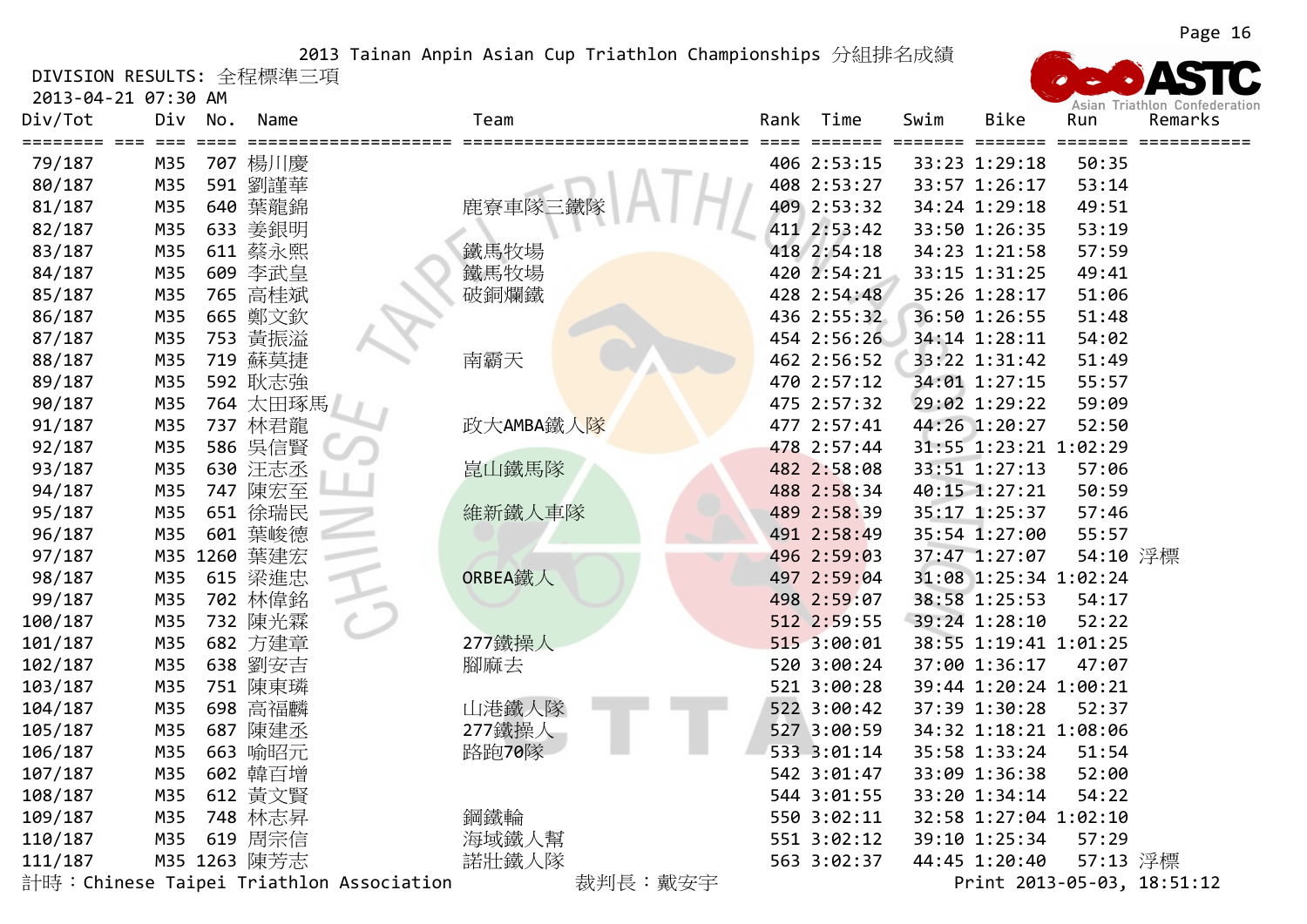DIVISION RESULTS: 全程標準三項

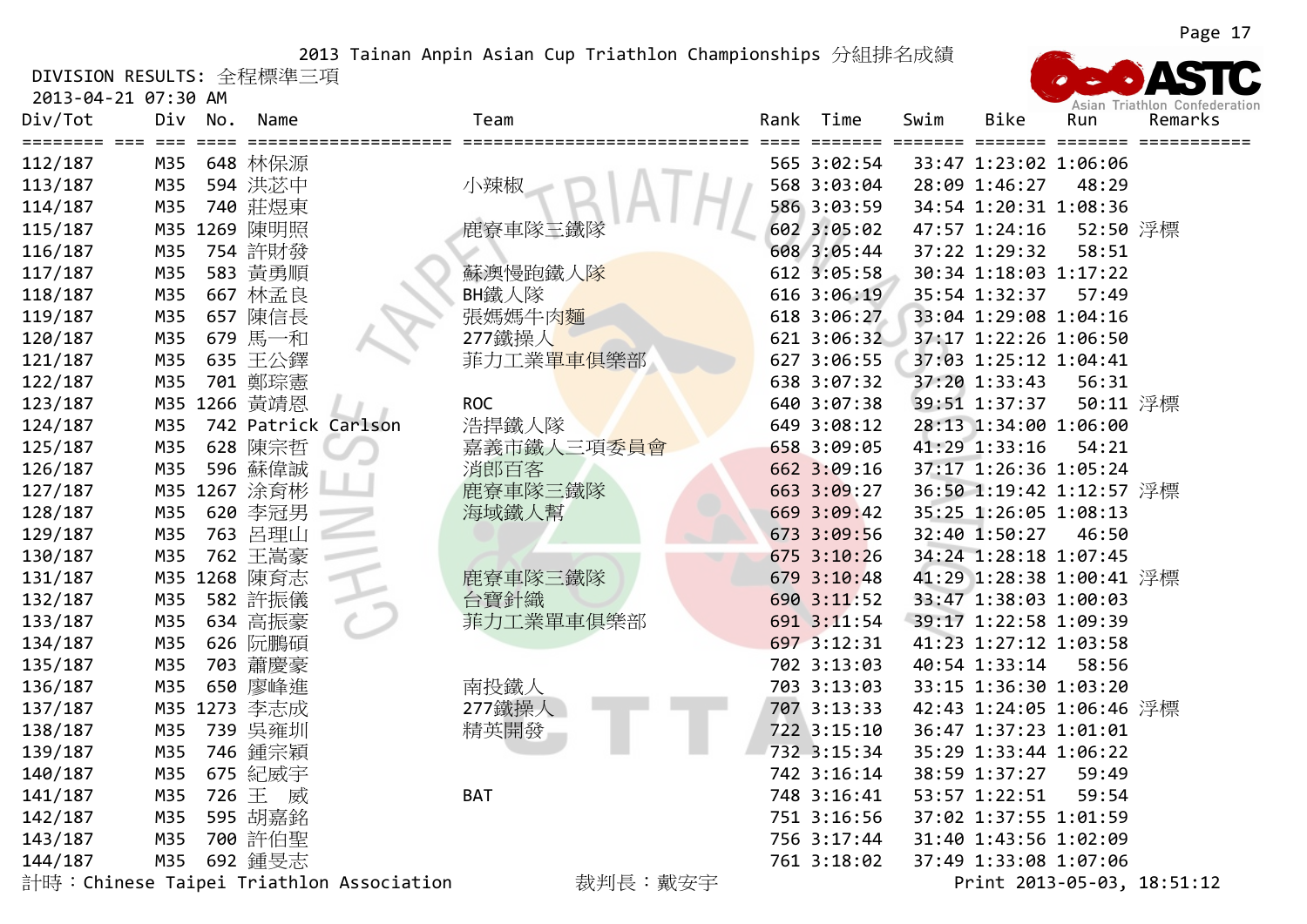DIVISION RESULTS: 全程標準三項

2013‐04‐21 07:30 AM



計時:Chinese Taipei Triathlon Association 裁判長:戴安宇 Print <sup>2013</sup>‐05‐03, 18:51:12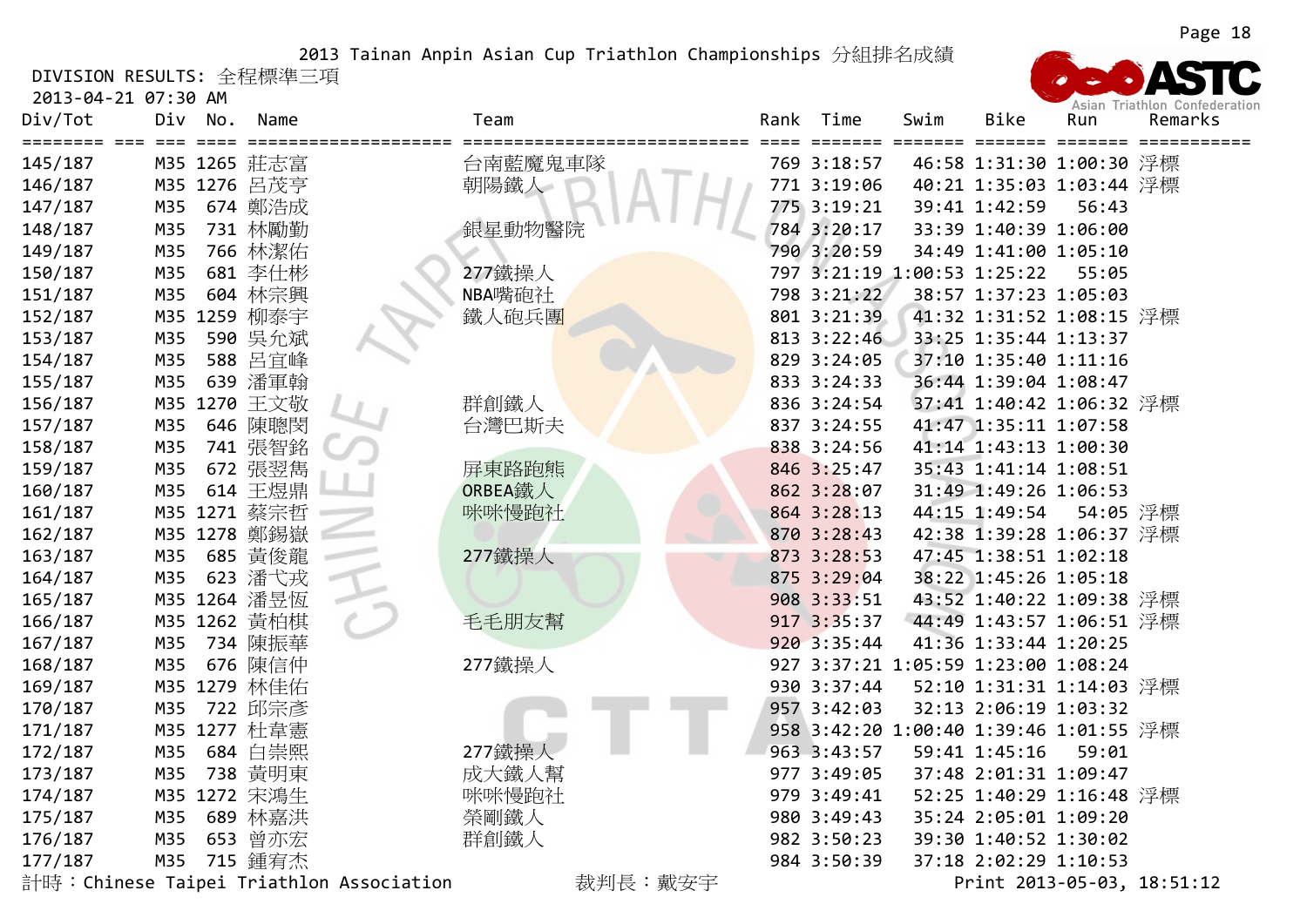DIVISION RESULTS: 全程標準三項

2013‐04‐21 07:30 AM



計時:Chinese Taipei Triathlon Association 裁判長:戴安宇 Print 2013-05-03, 18:51:12

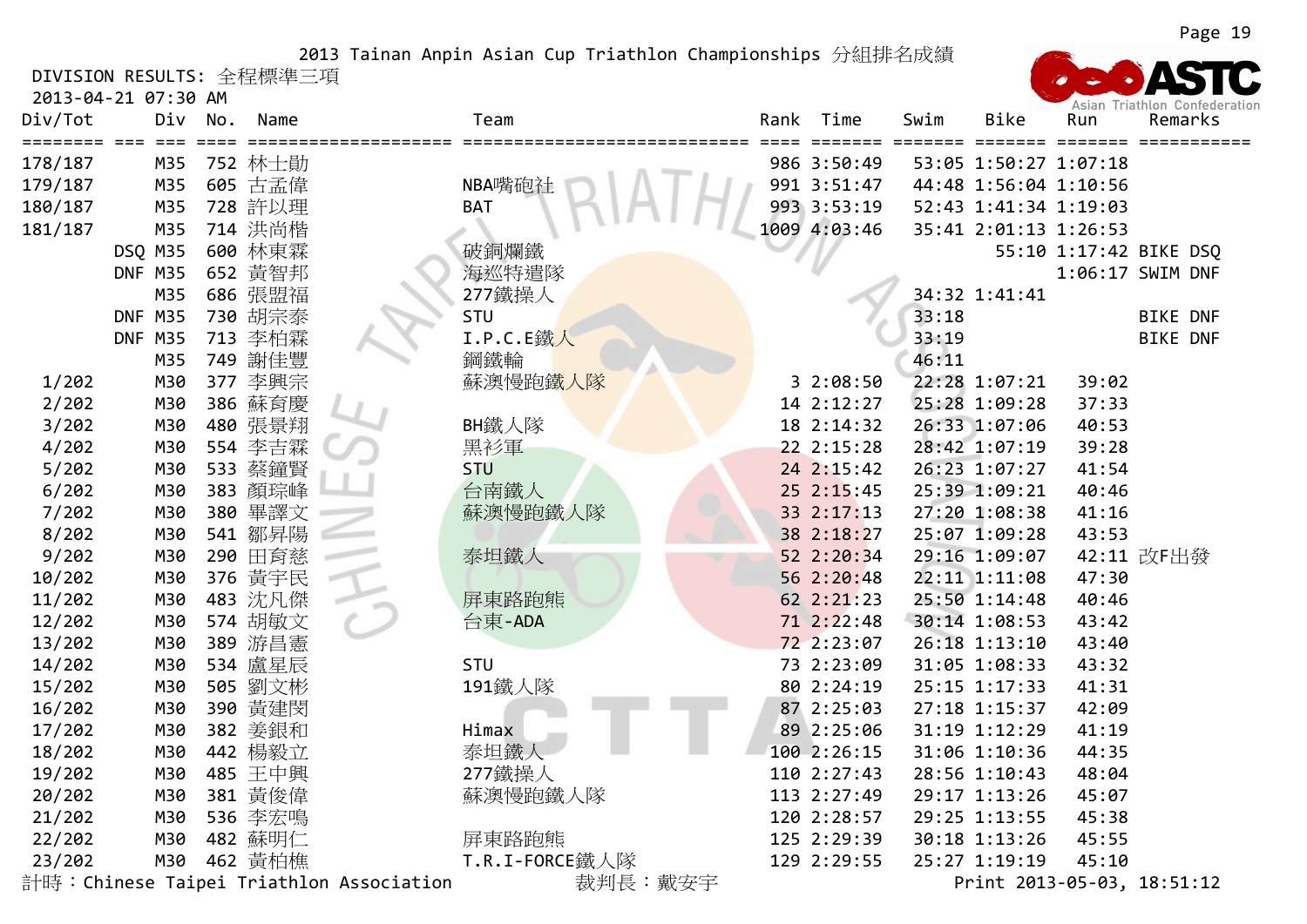DIVISION RESULTS: 全程標準三項

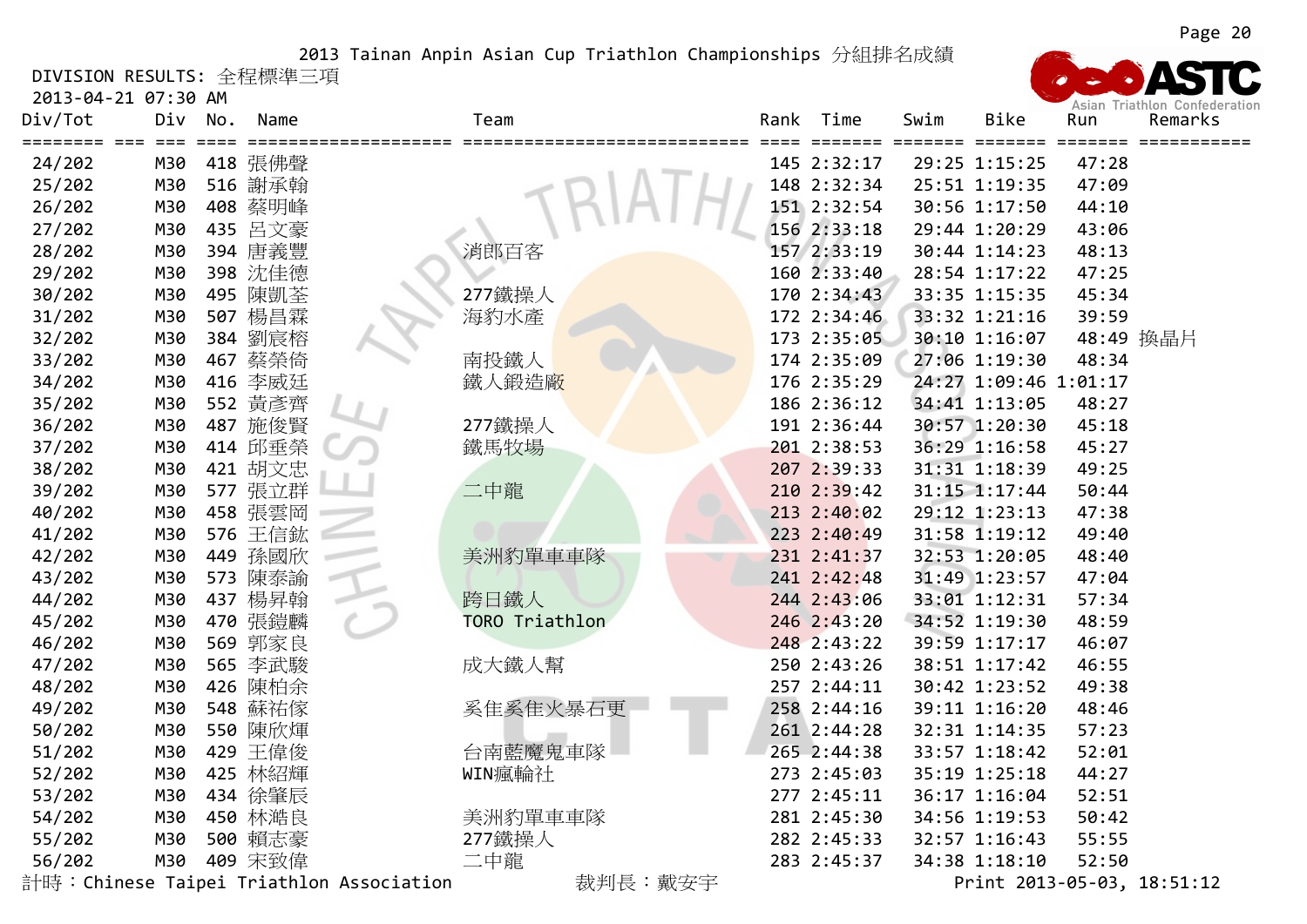DIVISION RESULTS: 全程標準三項

2013‐04‐21 07:30 AM

| Div/Tot          | 2013-04-21 07:30 AM<br>Div | No.   | Name               |                                         | Team             | Rank | Time        | Swim | <b>Bike</b>                    | Run      | Asian Triathlon Confederation<br>Remarks |
|------------------|----------------------------|-------|--------------------|-----------------------------------------|------------------|------|-------------|------|--------------------------------|----------|------------------------------------------|
|                  | M30                        |       |                    |                                         |                  |      | 284 2:45:38 |      |                                | 51:43    |                                          |
| 57/202<br>58/202 | M30                        |       | 553 石益誠<br>560 楊聖緯 |                                         |                  |      | 286 2:45:40 |      | 33:25 1:20:31<br>33:25 1:17:52 | 54:24    |                                          |
| 59/202           | M30                        |       | 424 胡煜鑫            |                                         |                  |      | 287 2:45:42 |      | 37:35 1:20:58                  | 47:10    |                                          |
| 60/202           | M30                        |       | 543 伍志祥            |                                         |                  |      | 291 2:45:50 |      | 37:07 1:18:18                  | 50:25    |                                          |
| 61/202           | M30                        |       | 406 羅智鴻            |                                         |                  |      | 292 2:46:00 |      | 37:35 1:15:36                  | 52:50    |                                          |
| 62/202           | M30                        |       | 531 邱基峰            |                                         | 百鐵挑戰隊            |      | 295 2:46:10 |      | 30:11 1:16:09                  | 59:51    |                                          |
| 63/202           | M30                        |       | 455 黄兆裕            |                                         | 麻吉家族             |      | 296 2:46:22 |      | 35:46 1:24:12                  | 46:24    |                                          |
| 64/202           | M30                        |       | 528 林冠宇            |                                         | 掰咖鐵人             |      | 299 2:46:33 |      | 33:28 1:25:34                  | 47:31    |                                          |
| 65/202           | M30                        |       | 549 陳冠龍            |                                         | 奚隹奚隹火暴石更         |      | 305 2:47:07 |      | 39:24 1:20:55                  | 46:49    |                                          |
| 66/202           | M30                        |       | 568 薛弼仁            |                                         |                  |      | 318 2:48:12 |      | 33:53 1:17:21                  | 56:59    |                                          |
| 67/202           | M30                        |       | 456 廖志嘉            |                                         | 台灣大腳丫長跑協會        |      | 322 2:48:15 |      | 33:05 1:20:06                  | 55:05    |                                          |
| 68/202           |                            |       | M30 1239 翁嘉漢       |                                         | 台南藍魔鬼車隊          |      | 332 2:48:46 |      | 38:37 1:18:41                  | 51:29 浮標 |                                          |
| 69/202           | M30                        |       | 481 杜彰彬            |                                         | 貳拾捌              |      | 338 2:49:03 |      | 32:06 1:20:29                  | 56:29    |                                          |
| 70/202           | M30                        |       | 448 王一守            |                                         | 台灣大腳丫長跑協會        |      | 346 2:49:20 |      | 43:00 1:21:13                  | 45:08    |                                          |
| 71/202           | M30                        |       | 454 李晉榮            |                                         |                  |      | 355 2:50:09 |      | 34:54 1:29:51                  | 45:25    |                                          |
| 72/202           | M30                        |       | 420 阮俊雄            |                                         |                  |      | 357 2:50:17 |      | 36:53 1:21:00                  | 52:24    |                                          |
| 73/202           | M30                        |       | 530 林上珽            |                                         | 掰咖鐵人             |      | 374 2:51:20 |      | 36:02 1:20:49                  | 54:30    |                                          |
| 74/202           | M30                        |       | 460 蔡書泯            |                                         | 煉鋼廠              |      | 389 2:51:46 |      | 31:39 1:23:05                  | 57:03    |                                          |
| 75/202           | M30                        |       | 451 胡辰昌            |                                         | 美洲豹單車車隊          |      | 390 2:51:46 |      | 38:02 1:27:02                  | 46:43    |                                          |
| 76/202           | M30                        |       | 391 李少基            |                                         | 台中航空站            |      | 394 2:52:09 |      | 32:04 1:27:36                  | 52:30    |                                          |
| 77/202           | M30                        |       | 490 卓志銘            |                                         | 277鐵操人           |      | 399 2:52:54 |      | 42:32 1:20:24                  | 49:59    |                                          |
| 78/202           | M30                        |       | 524 李建賢            |                                         | 掰咖鐵人             |      | 404 2:53:09 |      | 36:32 1:19:24                  | 57:13    |                                          |
| 79/202           | M30                        |       | 512 鄭敦文            |                                         | Never Stop Drink |      | 419 2:54:20 |      | 39:49 1:25:34                  | 48:58    |                                          |
| 80/202           | M30                        |       | 412 陳邦彥            |                                         | 鐵馬牧場             |      | 422 2:54:25 |      | 34:43 1:24:26                  | 55:17    |                                          |
| 81/202           | M30                        |       | 417 李嘉隆            |                                         |                  |      | 423 2:54:26 |      | 31:19 1:21:51 1:01:17          |          |                                          |
| 82/202           | M30                        |       | 539 劉建南            |                                         | 台南鐵人隊            |      | 431 2:55:10 |      | 40:20 1:26:36                  | 48:15    |                                          |
| 83/202           | M30                        |       | 498 薛建樑            |                                         | 277鐵操人           |      | 433 2:55:16 |      | 37:15 1:19:05                  | 58:56    |                                          |
| 84/202           | M30                        |       | 472 黃子剛            |                                         | 胖得剛              |      | 441 2:55:44 |      | 35:02 1:30:29                  | 50:15    |                                          |
| 85/202           | M30                        | 473 張 | 豪                  |                                         | 張媽媽牛肉麵           |      | 445 2:55:51 |      | 38:22 1:20:26                  | 57:04    |                                          |
| 86/202           | M30                        |       | 441 黃國慶            |                                         | 泰坦鐵人             |      | 448 2:56:07 |      | 31:56 1:20:16 1:03:56          |          |                                          |
| 87/202           | M30                        |       | 388 張偉政            |                                         | 鐵人砲兵團            |      | 455 2:56:28 |      | 30:25 1:23:58 1:02:06          |          |                                          |
| 88/202           | M30                        |       | 444 林威龍            |                                         |                  |      | 457 2:56:45 |      | 33:51 1:30:23                  | 52:32    |                                          |
| 89/202           | M30                        |       | 551 莊祺銘            |                                         | 自由鳶北大武           |      | 459 2:56:48 |      | 40:55 1:16:18                  | 59:36    |                                          |
|                  |                            |       |                    | 計時:Chinese Taipei Triathlon Association | 裁判長:戴安宇          |      |             |      |                                |          | Print 2013-05-03, 18:51:12               |

Page 21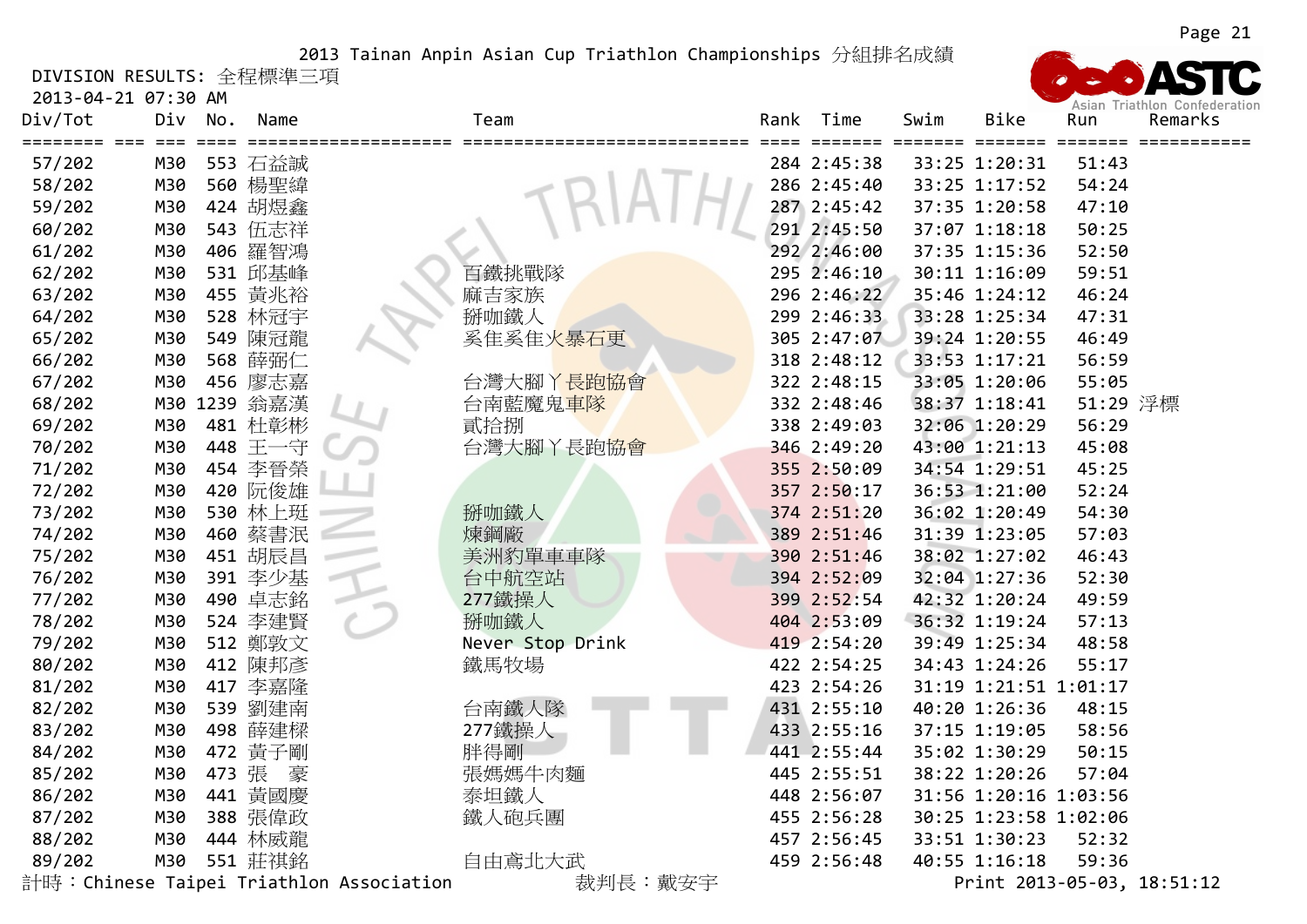DIVISION RESULTS: 全程標準三項

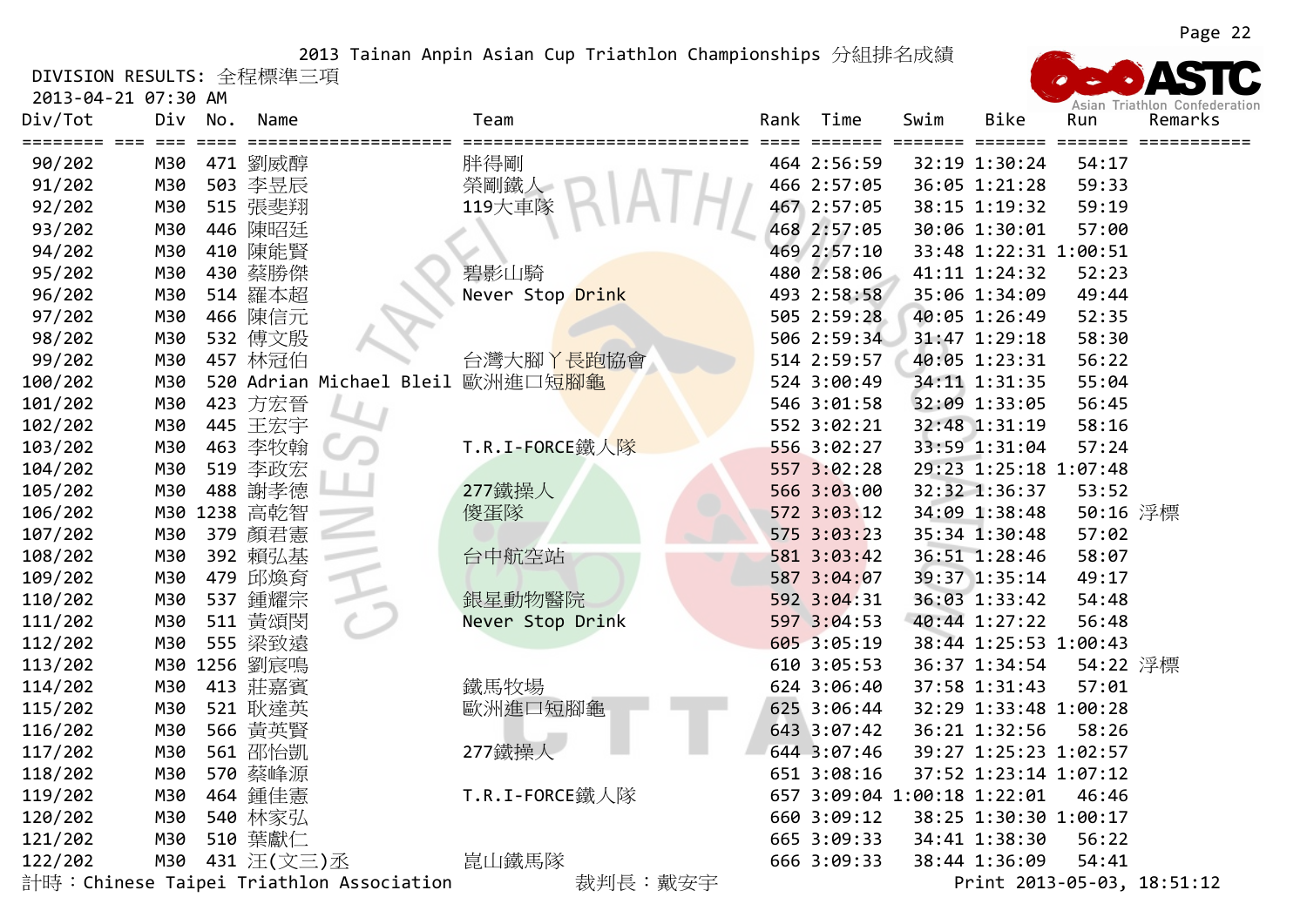DIVISION RESULTS: 全程標準三項

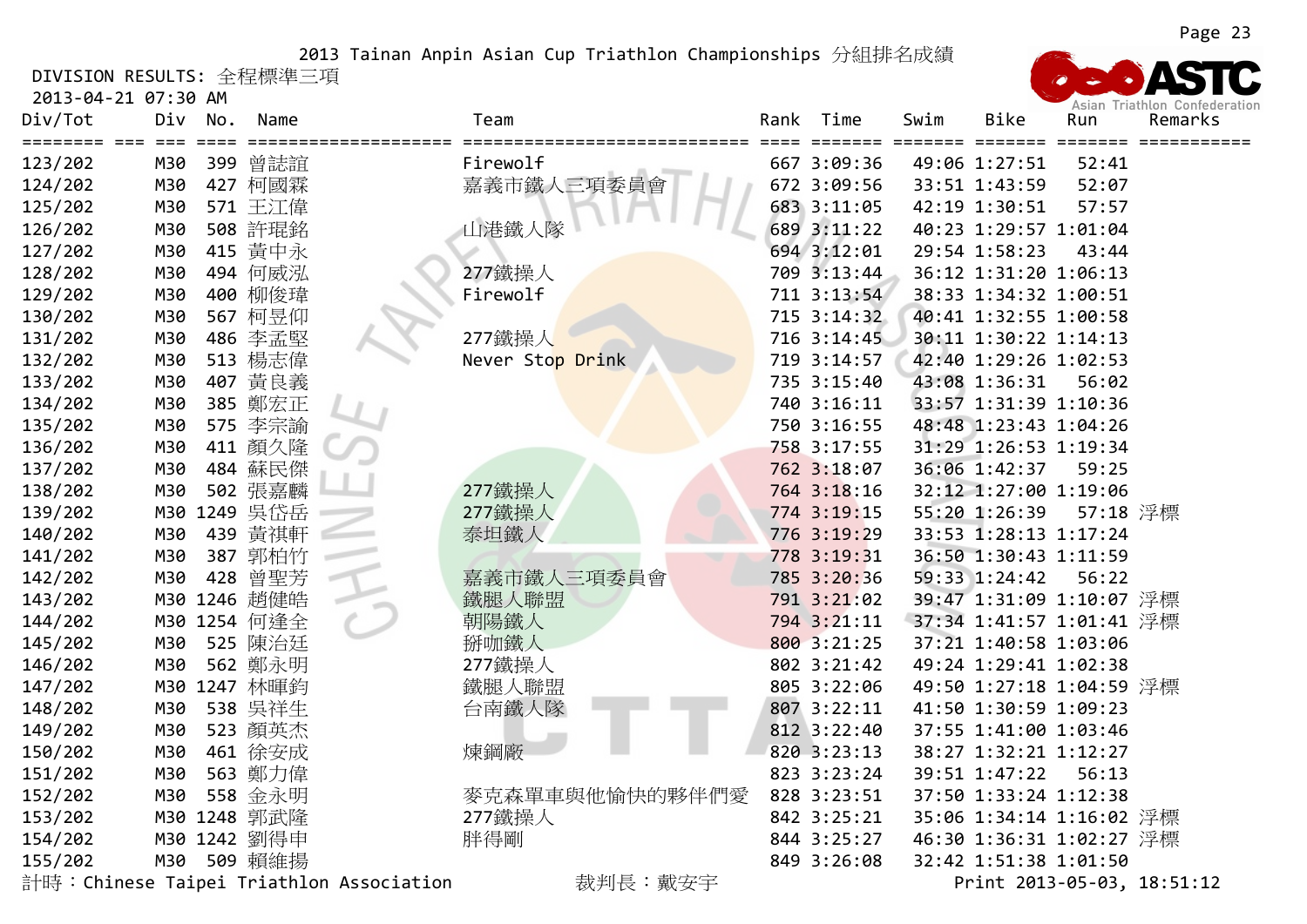DIVISION RESULTS: 全程標準三項

| Div/Tot           | Div          | No. | Name         |                                         | Team           |         | Rank | Time                   | Swim  | <b>Bike</b>                         | Run      | ASIAII THAUTUUT CUITEUCLAU<br>Remarks |
|-------------------|--------------|-----|--------------|-----------------------------------------|----------------|---------|------|------------------------|-------|-------------------------------------|----------|---------------------------------------|
| 156/202<br>$\ast$ | $===$<br>M30 |     | 393 吳致緯      |                                         | 台中航空站          |         |      | =======<br>852 3:26:30 | ===== | ======= =======                     |          | 39:34 1:33:13 1:13:44 晶片未改            |
| 157/202           | M30          |     | 517 古明淳      |                                         |                |         |      | 856 3:26:56            |       | 36:28 1:35:57 1:14:33               |          |                                       |
| 158/202           | M30          |     | 432 胡忠豪      |                                         | 台南藍魔鬼車隊        |         |      | 872 3:28:47            |       | 40:51 1:32:33 1:15:24               |          |                                       |
| 159/202           | M30          |     | 493 龍學勇      |                                         | 277鐵操人         |         |      | 874 3:28:53            |       | 42:54 1:32:54 1:13:07               |          |                                       |
| 160/202           | M30          |     | 475 陳東彥      |                                         |                |         |      | 881 3:29:43            |       | 41:39 1:28:55 1:19:10               |          |                                       |
| 161/202           | M30          |     | 547 萬泰利      |                                         |                |         |      | 882 3:29:56            |       | 41:04 1:41:02 1:07:51               |          |                                       |
| 162/202           | M30          |     | 443 楊中仁      |                                         | 泰坦鐵人           |         |      | 886 3:30:32            |       | 43:15 1:32:15 1:15:03               |          |                                       |
| 163/202           |              |     | M30 1245 林琪祐 |                                         | 鐵腿人聯盟          |         |      | 889 3:30:54            |       | 44:45 1:54:05                       | 52:05 浮標 |                                       |
| 164/202           | M30          |     | 546 陳彥銘      |                                         | 政大AMBA鐵人隊      |         |      | 893 3:31:24            |       | 41:44 1:37:29 1:12:12               |          |                                       |
| 165/202           | M30          |     | 478 魏家強      |                                         | 路跑70隊          |         |      | 899 3:32:15            |       | 38:16 1:53:23 1:00:36               |          |                                       |
| 166/202           | M30          |     | 499 吳怡成      |                                         | 277鐵操人         |         |      | 900 3:32:20            |       | 31:46 1:19:38 1:40:57               |          |                                       |
| 167/202           |              |     | M30 1243 黃思凱 |                                         | 咪咪慢跑社          |         |      | 904 3:32:39            |       | 41:19 1:47:21 1:04:00 浮標            |          |                                       |
| 168/202           | M30          |     | 459 李耕瑋      |                                         |                |         |      | 915 3:35:23            |       | 41:16 1:53:52 1:00:16               |          |                                       |
| 169/202           |              |     | M30 1250 許巍譽 |                                         | 277鐵操人         |         |      | 919 3:35:41            |       | 45:49 1:45:49 1:04:05 浮標            |          |                                       |
| 170/202           | M30          |     | 452 蕭汶楷      |                                         | 美洲豹單車車隊        |         |      | 928 3:37:25            |       | 32:54 1:26:34 1:37:57               |          |                                       |
| 171/202           | M30          |     | 564 趙德昊      |                                         | 布拉賽BLS         |         |      | 931 3:37:49            |       | 38:21 1:41:49 1:17:40               |          |                                       |
| 172/202           | M30          | 522 | 呂侃運          |                                         | 南霸天            |         |      | 937 3:38:51            |       | 33:18 1:55:54 1:09:40               |          |                                       |
| 173/202           |              |     | M30 1234 賴謙賢 |                                         |                |         |      | 941 3:39:34            |       | 44:05 1:47:13 1:08:16 浮標            |          |                                       |
| 174/202           | M30          | 465 | 曹家耀          |                                         | T.R.I-FORCE鐵人隊 |         |      | 946 3:40:00            |       | 53:44 1:39:10 1:07:07               |          |                                       |
| 175/202           | M30          |     | 542 陳騰輝      |                                         | 澎湖偷High郎       |         |      | 949 3:40:43            |       | 45:58 1:46:01 1:08:44               |          |                                       |
| 176/202           | M30          |     | 433 王耀輝      |                                         | 台南藍魔鬼車隊        |         |      | 951 3:41:02            |       | 46:28 1:30:22 1:24:12               |          |                                       |
| 177/202           | M30          |     | 447 郭家銘      |                                         |                |         |      | 955 3:41:49            |       | 43:48 1:38:43 1:19:19               |          |                                       |
| 178/202           | M30          |     | 545 陳慶昌      |                                         |                |         |      |                        |       | 959 3:43:08 1:01:56 1:36:27 1:04:46 |          |                                       |
| 179/202           | M30          |     | 497 江明陽      |                                         | 277鐵操人         |         |      | 964 3:44:34            |       | 47:36 1:41:57 1:15:02               |          |                                       |
| 180/202           |              |     | M30 1237 蔣幸倫 |                                         | 傻蛋隊            |         |      | 967 3:45:07            |       | 53:31 1:37:15 1:14:22 浮標            |          |                                       |
| 181/202           |              |     | M30 1241 郭威廷 |                                         |                |         |      | 971 3:47:10            |       | 42:47 1:49:41 1:14:43 浮標            |          |                                       |
| 182/202           |              |     | M30 1253 丁梓程 |                                         |                |         |      | 972 3:47:27            |       | 56:44 1:40:51 1:09:52 浮標            |          |                                       |
| 183/202           | M30          |     | 402 蔡明勳      |                                         | Firewolf       |         |      | 973 3:47:32            |       | 43:11 1:50:03 1:14:19               |          |                                       |
| 184/202           | M30          |     | 529 陳宣佑      |                                         | 掰咖鐵人           |         |      | 974 3:47:48            |       | 43:18 1:51:08 1:13:23               |          |                                       |
| 185/202           |              |     | M30 1236 林煒智 |                                         | 諾壯鐵人隊          |         |      | 975 3:48:07            |       | 58:20 1:37:49 1:11:59 浮標            |          |                                       |
| 186/202           | M30          |     | 527 謝名凱      |                                         | 掰咖鐵人           |         |      | 976 3:48:23            |       | 37:59 1:50:54 1:19:32               |          |                                       |
| 187/202           | M30          |     | 403 蔡健文      |                                         |                |         |      | 987 3:51:12            |       | 47:09 2:01:03 1:03:00               |          |                                       |
| 188/202           | M30          |     | 395 郭育廷      |                                         | 消郎百客           |         |      | 994 3:53:30            |       | 40:57 2:12:10 1:00:23               |          |                                       |
|                   |              |     |              | 計時:Chinese Taipei Triathlon Association |                | 裁判長:戴安宇 |      |                        |       |                                     |          | Print 2013-05-03, 18:51:12            |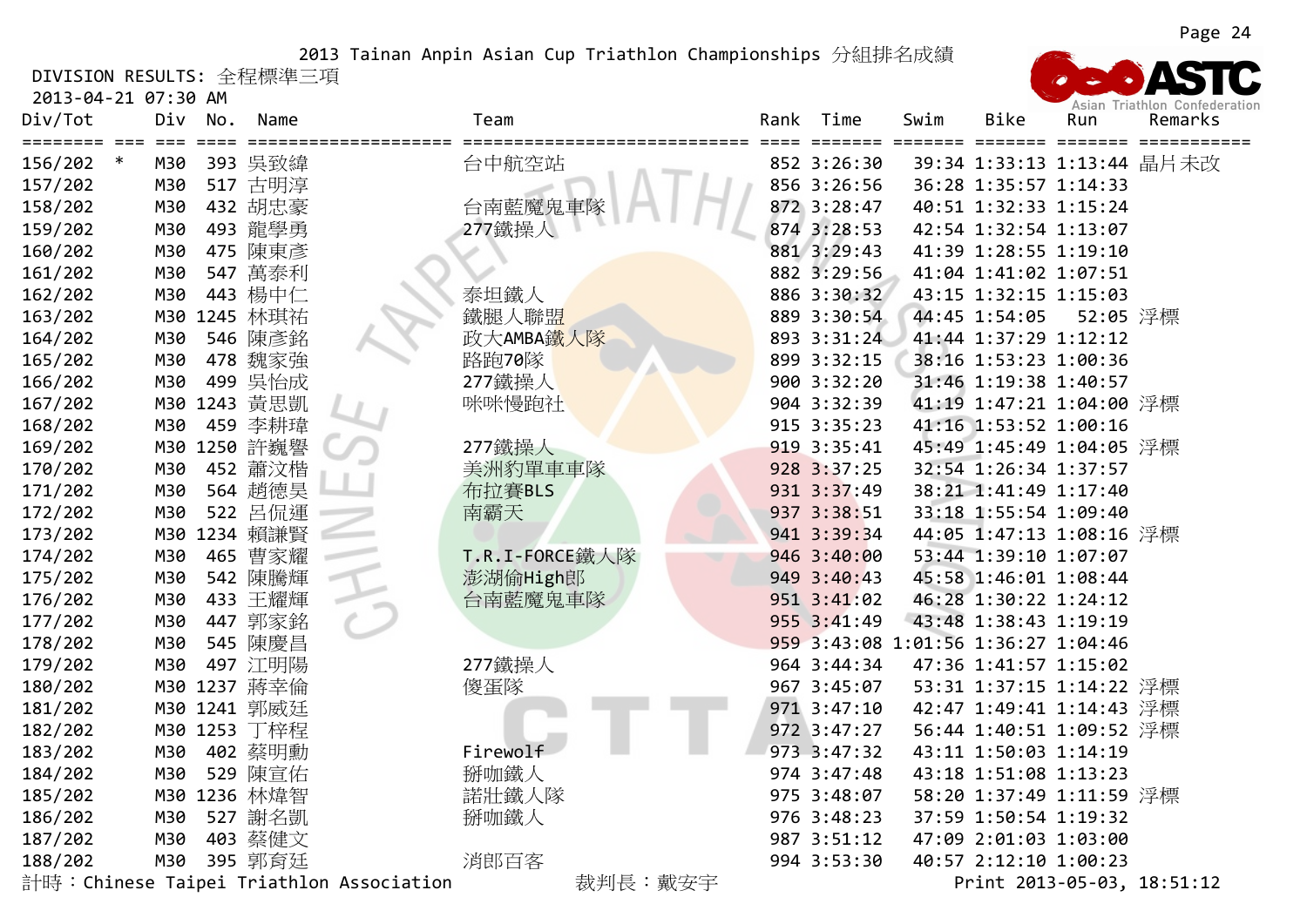DIVISION RESULTS: 全程標準三項

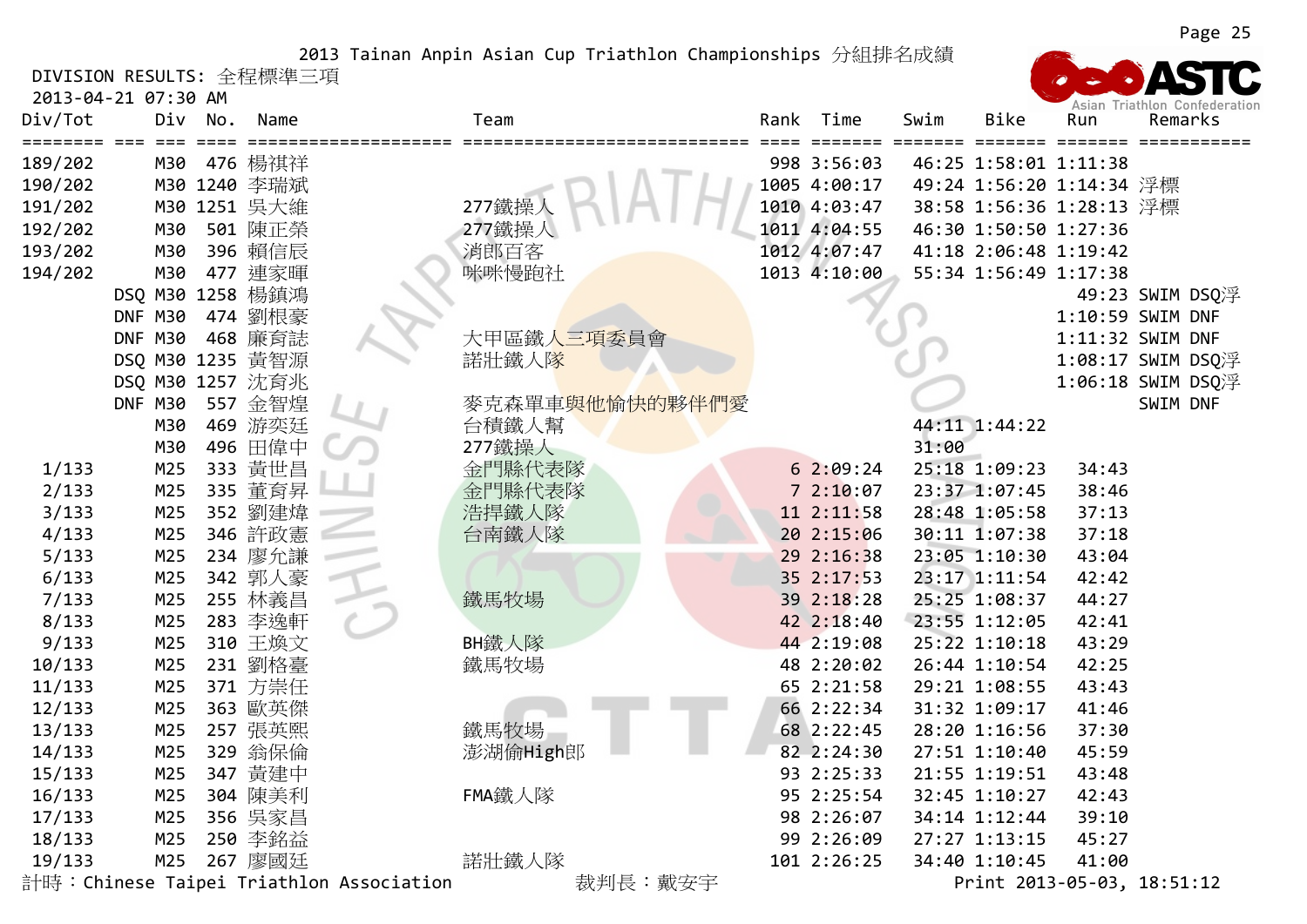DIVISION RESULTS: 全程標準三項

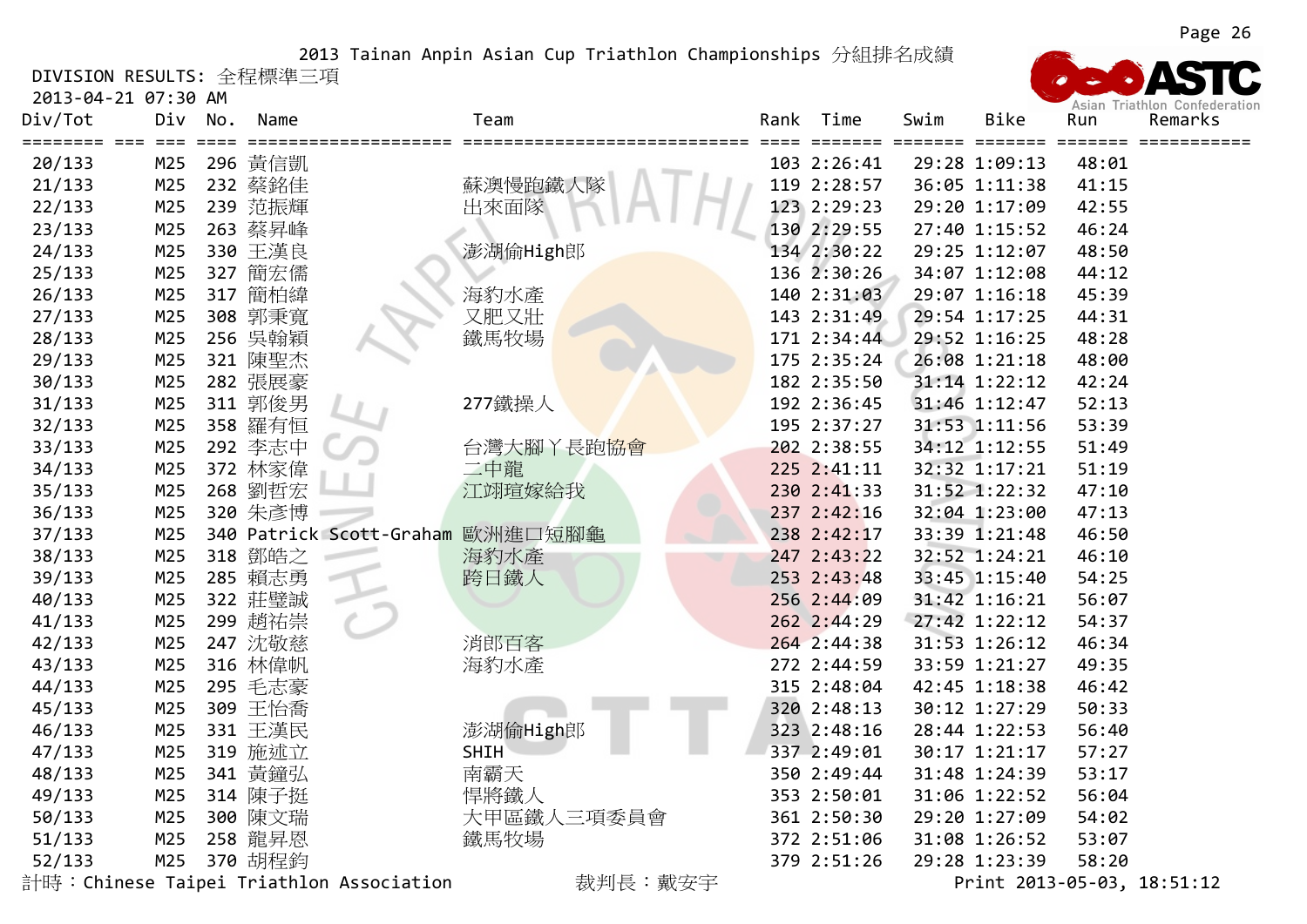DIVISION RESULTS: 全程標準三項

2013‐04‐21 07:30 AM

| Div/Tot | Div          | No. | Name         | Team       | Rank | Time                   | Swim  | Bike                     | Run             | ASIAII THAURUIL CUIRCUCIAU<br>Remarks |
|---------|--------------|-----|--------------|------------|------|------------------------|-------|--------------------------|-----------------|---------------------------------------|
| 53/133  | $===$<br>M25 |     | 246 黄昱綸      | 消郎百客       |      | =======<br>383 2:51:31 | ===== | =======<br>32:43 1:30:32 | ======<br>48:18 |                                       |
| 54/133  | M25          |     | 369 高肇延      |            |      | 405 2:53:12            |       | 39:49 1:19:31            | 53:54           |                                       |
| 55/133  | M25          |     | 253 張嘉巖      | 50元鐵人      |      | 415 2:53:59            |       | 31:18 1:33:07            | 49:35           |                                       |
| 56/133  | M25          |     | 276 劉孔(火宣)   | 江翊瑄嫁給我     |      | 417 2:54:14            |       | 32:43 1:20:33 1:00:59    |                 |                                       |
| 57/133  | M25          |     | 264 曹育豪      |            |      | 430 2:55:00            |       | 30:54 1:32:56            | 51:11           |                                       |
| 58/133  | M25          |     | 240 黃財德      | 出來面隊       |      | 438 2:55:35            |       | 35:50 1:19:53            | 59:53           |                                       |
| 59/133  |              |     | M25 1229 黃弘義 | 強七團Alc 7%  |      | 463 2:56:55            |       | 36:47 1:21:57            | 58:12 浮標        |                                       |
| 60/133  | M25          |     | 273 陳柏岳      | 江翊瑄嫁給我     |      | 465 2:57:04            |       | 34:42 1:25:47            | 56:36           |                                       |
| 61/133  | M25          |     | 248 洪振凱      | 富威鐵人       |      | 473 2:57:19            |       | 34:29 1:20:31 1:02:20    |                 |                                       |
| 62/133  | M25          |     | 249 郭俊豪      |            |      | 481 2:58:08            |       | 39:37 1:23:41            | 54:51           |                                       |
| 63/133  | M25          |     | 332 陳晏緯      | 南港鐵人隊      |      | 484 2:58:21            |       | 37:33 1:27:24            | 53:26           |                                       |
| 64/133  | M25          |     | 280 王信(人豪)   |            |      | 490 2:58:39            |       | 40:00 1:19:10            | 59:30           |                                       |
| 65/133  | M25          |     | 313 張智傑      |            |      | 495 2:59:00            |       | 29:35 1:28:47 1:00:38    |                 |                                       |
| 66/133  | M25          |     | 353 吳育誠      |            |      | 500 2:59:12            |       | 43:29 1:16:21            | 59:23           |                                       |
| 67/133  | M25          |     | 278 林福原      |            |      | 501 2:59:14            |       | 34:39 1:28:48            | 55:48           |                                       |
| 68/133  | M25          |     | 357 楊宗偉      |            |      | 504 2:59:21            |       | 31:31 1:35:12            | 52:40           |                                       |
| 69/133  | M25          |     | 289 姜世聰      | 你走先~我們騎登山車 |      | 511 2:59:52            |       | 37:25 1:28:42            | 53:45           |                                       |
| 70/133  | M25          |     | 360 邱正中      |            |      | 518 3:00:16            |       | 38:02 1:24:03            | 58:12           |                                       |
| 71/133  | M25          |     | 284 陳振佳      | 腳麻去        |      | 523 3:00:49            |       | 33:16 1:35:06            | 52:28           |                                       |
| 72/133  | M25          |     | 315 黄明源      | 海豹水產       |      | 531 3:01:08            |       | 33:37 1:36:01            | 51:32           |                                       |
| 73/133  | M25          |     | 365 楊家文      |            |      | 543 3:01:55            |       | 32:00 1:33:14            | 56:42           |                                       |
| 74/133  | M25          |     | 245 廖珙志      | 台中航空站      |      | 585 3:03:54            |       | 38:37 1:17:38 1:07:41    |                 |                                       |
| 75/133  | M25          |     | 297 蔡書泓      | 煉鋼廠        |      | 589 3:04:11            |       | 33:08 1:31:38            | 59:26           |                                       |
| 76/133  | M25          |     | 336 黃煒仁      |            |      | 590 3:04:19            |       | 36:23 1:29:04            | 58:53           |                                       |
| 77/133  | M25          |     | 348 陳騰達      | 澎湖偷High郎   |      | 591 3:04:25            |       | 41:50 1:29:02            | 53:34           |                                       |
| 78/133  | M25          |     | 277 胡峰瑋      |            |      | 614 3:06:01            |       | 31:28 1:26:25 1:08:09    |                 |                                       |
| 79/133  | M25          |     | 288 廖啟良      | 你走先~我們騎登山車 |      | 615 3:06:18            |       | 32:45 1:36:27            | 57:07           |                                       |
| 80/133  | M25          |     | 235 杜宜憲      |            |      | 617 3:06:20            |       | 37:11 1:29:05 1:00:05    |                 |                                       |
| 81/133  | M25          |     | 338 黄崇宇      |            |      | 628 3:06:56            |       | 28:56 1:40:23            | 57:38           |                                       |
| 82/133  | M25          |     | 324 連健宏      | 119大車隊     |      | 633 3:07:05            |       | 42:48 1:24:23            | 59:54           |                                       |
| 83/133  | M25          |     | 305 李保諺      | FMA鐵人隊     |      | 653 3:08:35            |       | 26:56 1:31:45 1:09:55    |                 |                                       |
| 84/133  | M25          |     | 262 邱明宏      | 廉價勞工者隊     |      | 671 3:09:50            |       | 37:45 1:40:56            | 51:09           |                                       |
| 85/133  | M25          |     | 291 吳柏慶      |            |      | 676 3:10:27            |       | 39:33 1:33:15            | 57:40           |                                       |

計時:Chinese Taipei Triathlon Association 裁判長:戴安宇 Print <sup>2013</sup>‐05‐03, 18:51:12

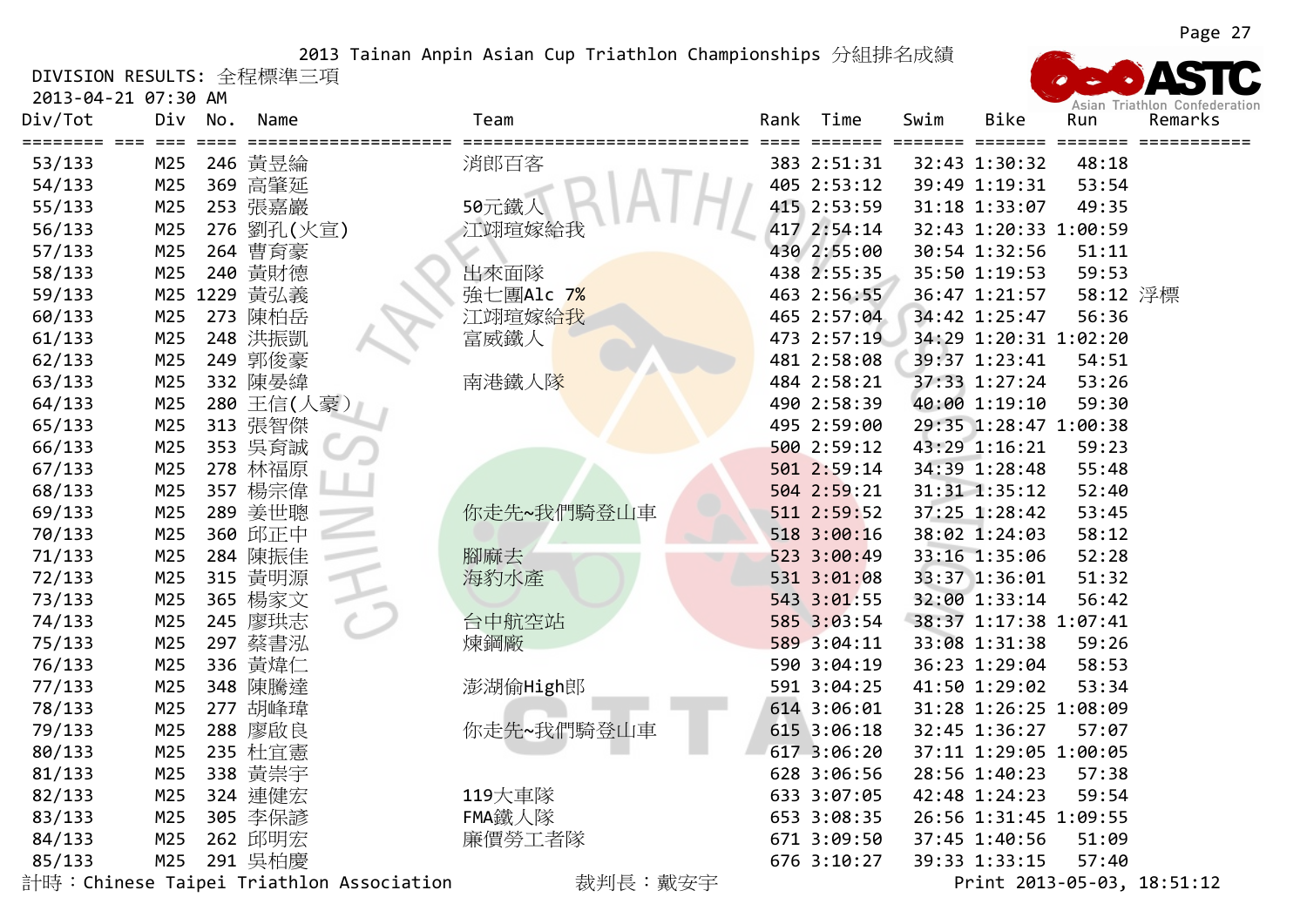DIVISION RESULTS: 全程標準三項

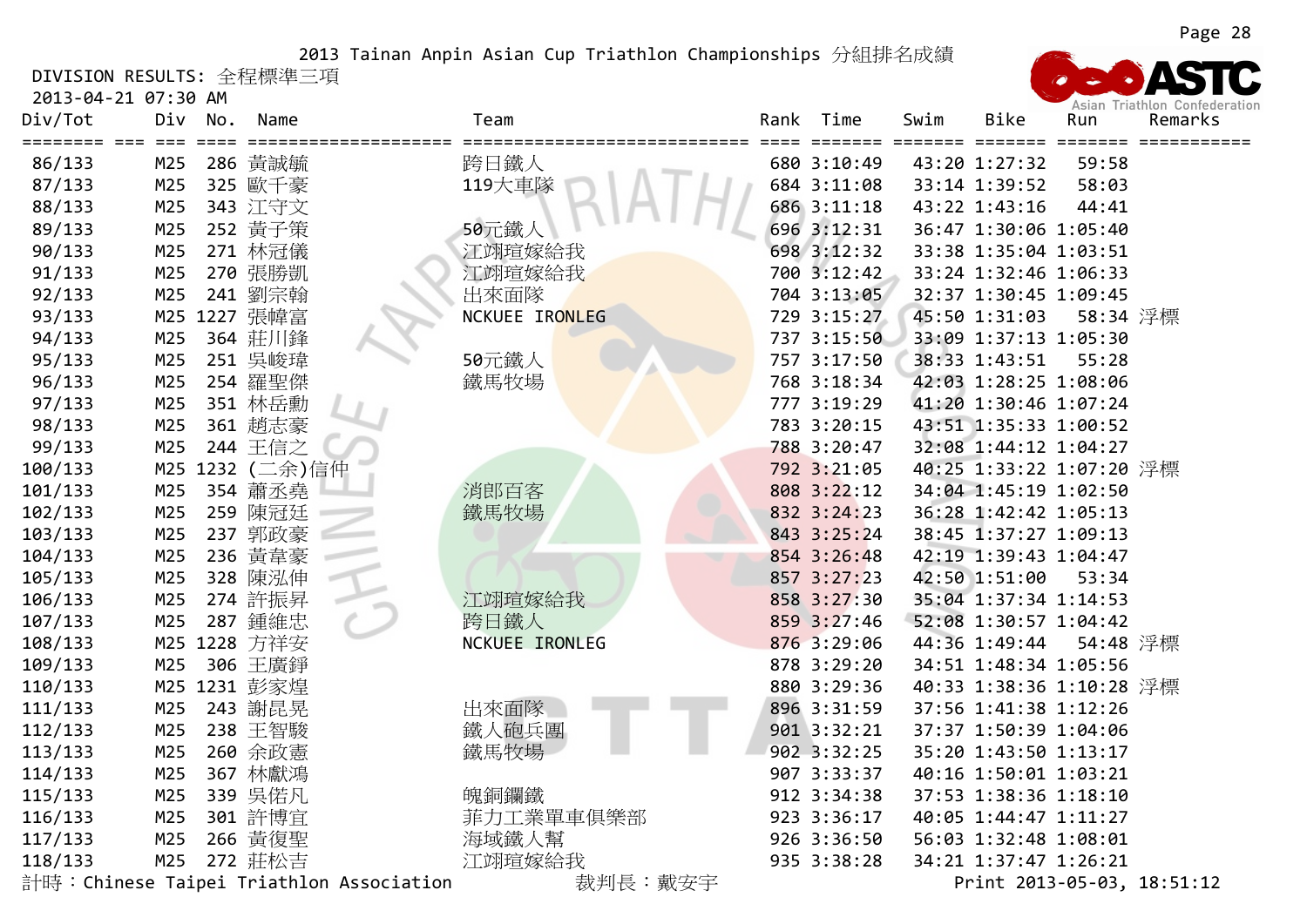DIVISION RESULTS: 全程標準三項

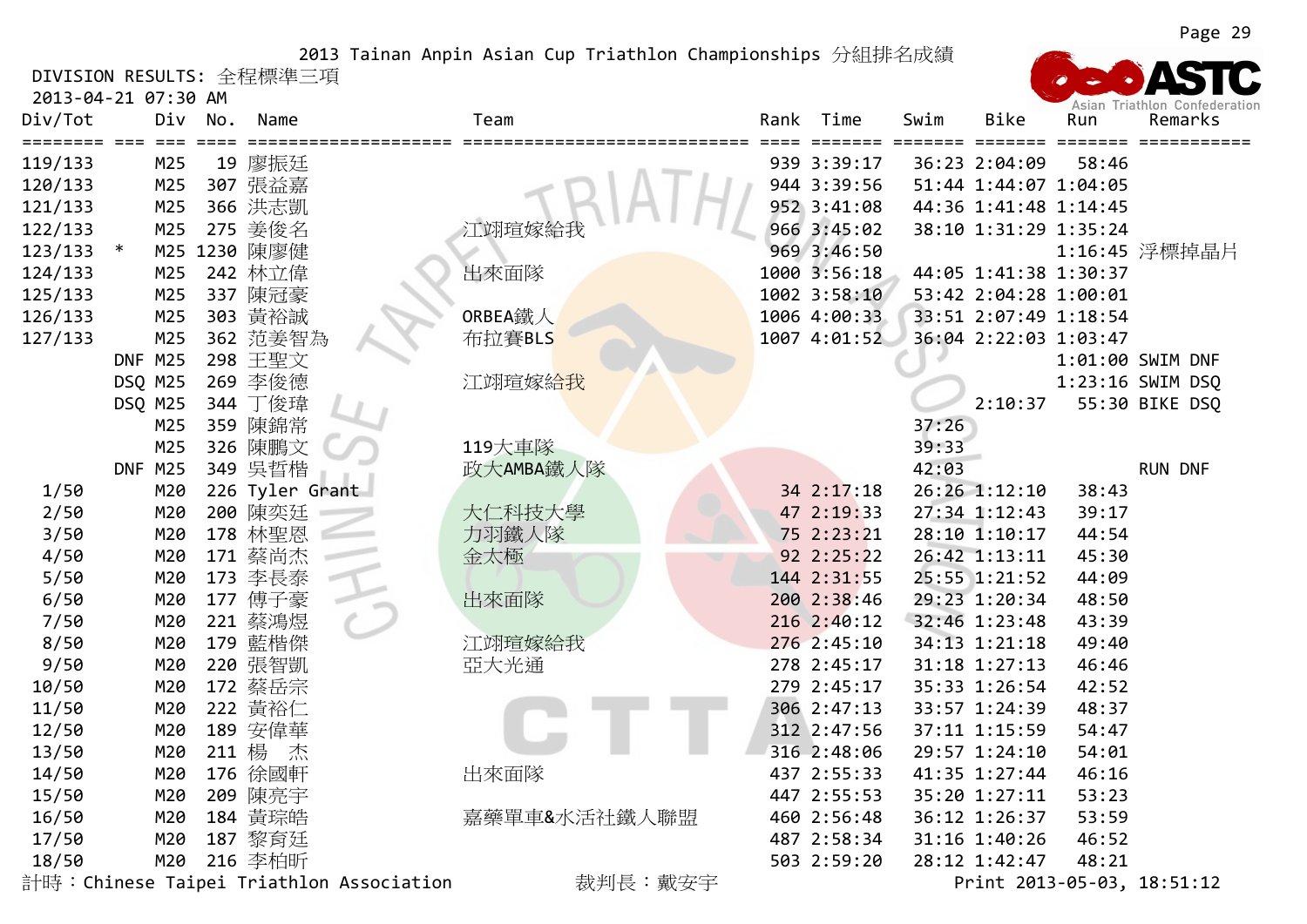DIVISION RESULTS: 全程標準三項

2013‐04‐21 07:30 AM

| Div/Tot | Div        | No. | Name           | Team                                               | Rank | Time        | Swim | <b>Bike</b>              | Run   | ASIGN NIGHTON CONCOCION<br>Remarks |
|---------|------------|-----|----------------|----------------------------------------------------|------|-------------|------|--------------------------|-------|------------------------------------|
| 19/50   | ===<br>M20 |     | 175 蔡忠穎        | ==============<br>===================<br>出來面隊      | ===  | 513 2:59:57 |      | 37:39 1:24:00            | 58:19 |                                    |
| 20/50   | M20        |     | 219 王次宏        |                                                    |      | 534 3:01:15 |      | 30:12 1:33:45            | 57:19 |                                    |
| 21/50   | M20        |     | 210 陳昭翰        |                                                    |      | 555 3:02:27 |      | 43:18 1:26:33            | 52:37 |                                    |
| 22/50   | M20        |     | 185 劉耕宏        | 崑山鐵馬隊                                              |      | 598 3:04:53 |      | 35:37 1:35:08            | 54:09 |                                    |
| 23/50   | M20        |     | 192 賴奎洋        |                                                    |      | 626 3:06:44 |      | 31:40 1:43:32            | 51:33 |                                    |
| 24/50   | M20        |     | 181 王昱祥        | 江翊瑄嫁給我                                             |      | 642 3:07:42 |      | 38:19 1:27:59 1:01:25    |       |                                    |
| 25/50   | M20        |     | 206 石乃仁        |                                                    |      | 682 3:11:02 |      | 41:32 1:33:21            | 56:10 |                                    |
| 26/50   | M20        |     | 193 林建宏        | 119大車隊                                             |      | 688 3:11:20 |      | 47:30 1:28:12            | 55:39 |                                    |
| 27/50   | M20        |     | 207 周維中        |                                                    |      | 692 3:11:57 |      | 44:11 1:37:01            | 50:47 |                                    |
| 28/50   | M20        |     | 202 龔廷叡        | 南港鐵人隊                                              |      | 693 3:12:00 |      | 34:10 1:40:28            | 57:22 |                                    |
| 29/50   | M20        |     | 197 蘇雋堯        | 119大車隊                                             |      | 695 3:12:04 |      | 44:17 1:31:00            | 56:49 |                                    |
| 30/50   | M20        |     | 201 李泓志        |                                                    |      | 701 3:12:59 |      | 36:25 1:42:26            | 54:09 |                                    |
| 31/50   | M20        |     | 203 林利順        | 南港鐵人隊                                              |      | 708 3:13:35 |      | 36:17 1:33:33 1:03:46    |       |                                    |
| 32/50   | M20        |     | 213 茆郁任        |                                                    |      | 723 3:15:17 |      | 34:51 1:40:24 1:00:03    |       |                                    |
| 33/50   | M20        |     | 194 李忠穎        | 119大車隊                                             |      | 728 3:15:25 |      | 44:07 1:28:42 1:02:38    |       |                                    |
| 34/50   |            |     | M20 1224 楊國祥   |                                                    |      | 743 3:16:16 |      | 38:09 1:36:48 1:01:20 浮標 |       |                                    |
| 35/50   | M20        |     | 204 黃郁宸        | 南港鐵人隊                                              |      | 766 3:18:30 |      | 35:46 1:34:25 1:08:20    |       |                                    |
| 36/50   | M20        | 195 | 曾俊誠            | 119大車隊                                             |      | 793 3:21:10 |      | 48:04 1:30:07 1:03:00    |       |                                    |
| 37/50   | M20        |     | 215 林唯勤        |                                                    |      | 795 3:21:15 |      | 31:05 1:50:56            | 59:15 |                                    |
| 38/50   | M20        |     | 214 $\pm$<br>澄 |                                                    |      | 796 3:21:18 |      | 32:08 1:41:28 1:07:43    |       |                                    |
| 39/50   | M20        |     | 224 姚樹鑫        |                                                    |      | 815 3:22:49 |      | 35:45 1:48:03            | 59:02 |                                    |
| 40/50   | M20        |     | 205 徐子翔        | 洛克瑪皇家鐵人團                                           |      | 825 3:23:36 |      | 43:16 1:50:01            | 50:20 |                                    |
| 41/50   | M20        |     | 208 林承輝        |                                                    |      | 851 3:26:23 |      | 45:06 1:40:53 1:00:25    |       |                                    |
| 42/50   | M20        |     | 196 李熙軍        | 119大車隊                                             |      | 914 3:35:01 |      | 50:04 1:35:55 1:09:02    |       |                                    |
| 43/50   |            |     | M20 1223 戴上傑   |                                                    |      | 932 3:38:23 |      | 43:16 1:50:51 1:04:17 浮標 |       |                                    |
| 44/50   | M20        |     | 180 朱韋杰        | 江翊瑄嫁給我                                             |      | 938 3:39:07 |      | 37:03 1:54:06 1:08:00    |       |                                    |
| 45/50   | M20        |     | 174 黃柏凱        | 出來面隊                                               |      | 948 3:40:33 |      | 52:38 1:37:29 1:10:27    |       |                                    |
| 46/50   | M20        |     | 212 劉文海        | 南港鐵人隊                                              |      | 954 3:41:42 |      | 43:19 1:47:37 1:10:47    |       |                                    |
| 47/50   | M20        |     | 183 劉彥俊        | 江翊瑄嫁給我                                             |      | 956 3:42:01 |      | 36:23 1:54:46 1:10:53    |       |                                    |
| 48/50   | M20        |     | 186 徐子祥        |                                                    |      | 962 3:43:31 |      | 33:34 1:39:29 1:30:30    |       |                                    |
| 49/50   | M20        |     | 1222 吳建燁       | NCKUEE IRONLEG                                     |      | 981 3:50:04 |      | 52:48 1:43:47 1:13:30 浮標 |       |                                    |
|         | DNF M20    |     | 217 陳柏翰        |                                                    |      |             |      |                          |       | 1:03:01 SWIM DNF                   |
| 1/20    | M16        |     | 148 呂揚名        | 浩捍鐵人隊                                              |      | 1 2:06:30   |      | 19:36 1:07:51            | 39:04 |                                    |
|         |            |     |                | 計時:Chinese Taipei Triathlon Association<br>裁判長:戴安宇 |      |             |      |                          |       | Print 2013-05-03, 18:51:12         |

Acion Iniothlan Confodo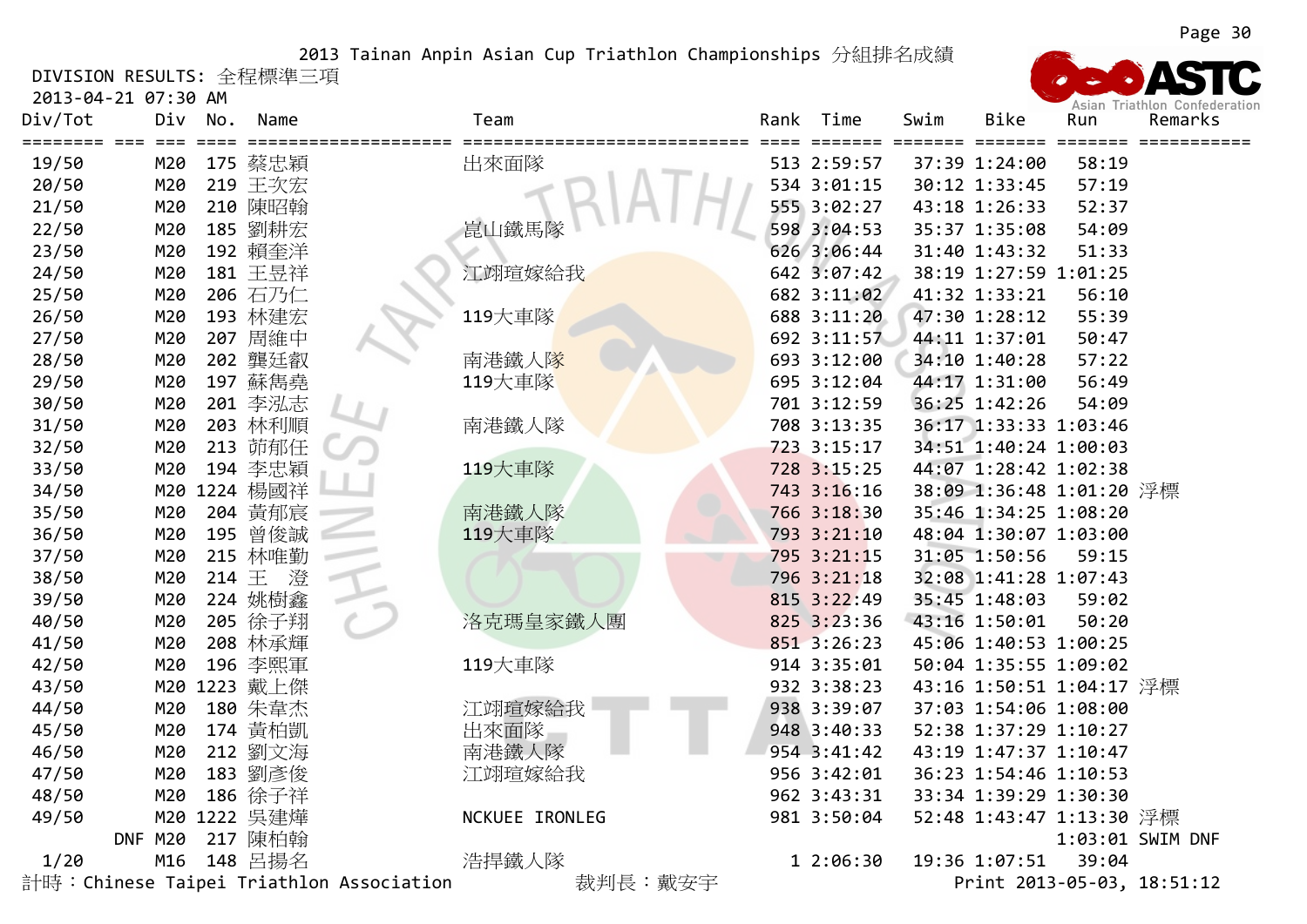DIVISION RESULTS: 全程標準三項